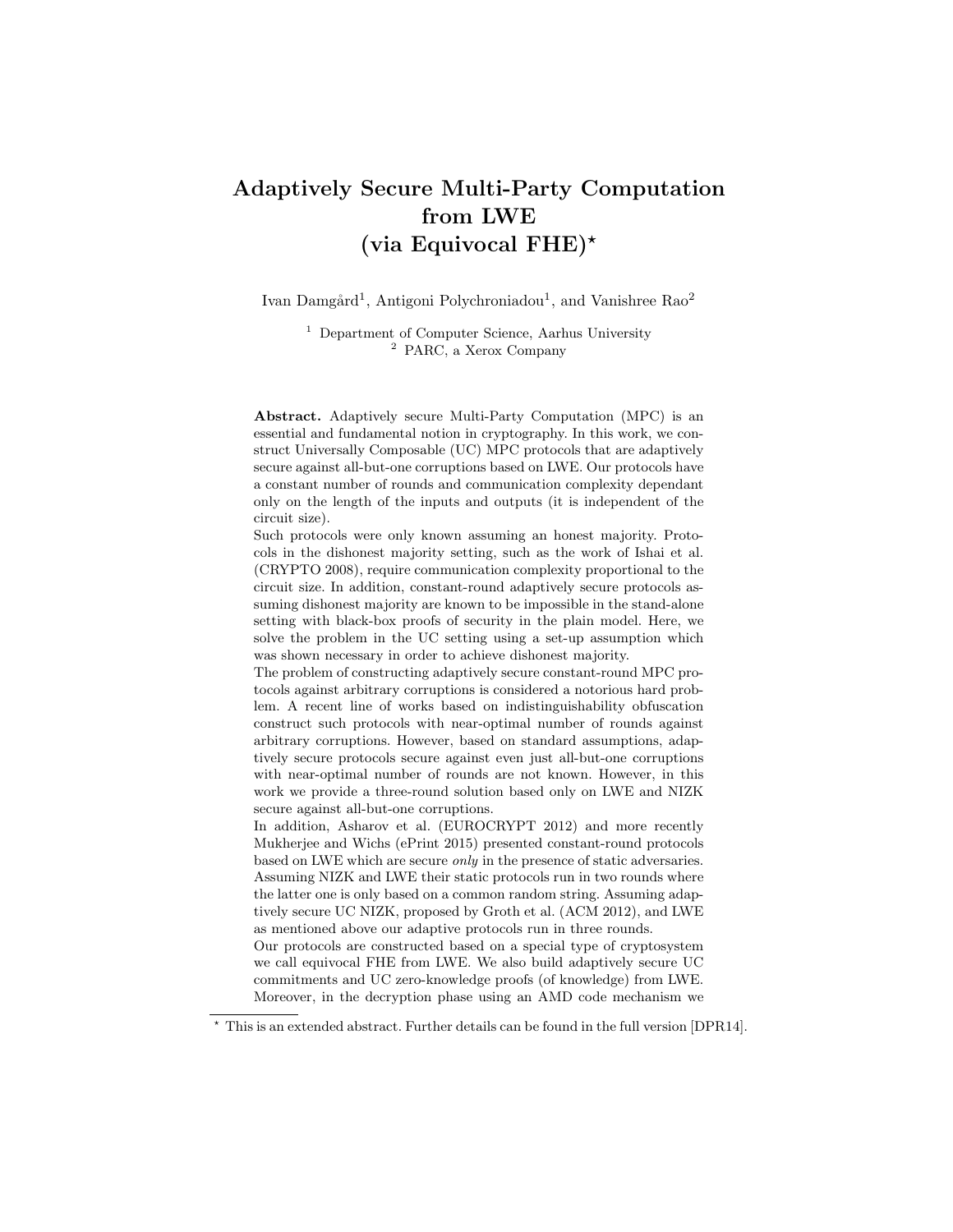avoid the use of ZK and achieve communication complexity that does not scale with the decryption circuit.

# 1 Introduction

Secure multi-party computation is an extremely strong and important tool for making distributed computing more secure. General solutions to the problem allows us to carry out any desired computation among a set of players, without compromising, the privacy of their inputs or the correctness of the outputs. This should even hold if some of the players have been corrupted by an adversary. An important issue in this connection is how the adversary chooses which players to target. In the static model, the adversary must choose who to corrupt before the protocol starts. A more general and also more realistic model is adaptive corruption where the adversary may corrupt new players during the protocol.

Of course efficiency of the protocol is also important, and important measures in this respect are the number of rounds we need to do, as well as the communication complexity (the total number of bits sent). Obviously, achieving a constant number of rounds and small communication complexity, while still getting the best possible security, is an important research goal.

Unconditionally secure protocols such as [BGW88] are typically adaptively secure. But these protocols are not constant round, and it is a major open problem if it is even possible to have unconditional security and constant number of rounds for secure computation of any function, see [DNP15] for a detailed discussion.

If we are willing to make computational assumptions, we can achieve constant round protocols, the first example of this is Yao's garbled circuits for two players, but on the other hand this does not give us adaptive security. Another class of protocols based on Fully Homomorphic Encryption (FHE) also naturally leads to constant round protocols, where we can tolerate that a majority of players are corrupted. Here we also get low communication complexity, that depends only on the lenght of inputs and outputs. But again, these protocols achieve only static security (see for instance  $[Gen09, AJLA + 12, LTV12]$ ). More recently, the work of Mukherjee and Wichs [MW15] achieve a two-round static protocol assuming LWE and NIZK where additionally the protocol only assumes a random reference string (as opposed to being sampled form a specific distribution).

We can in fact get adaptive security in the computational setting, as shown in [CFGN96] by introducing the notion of Non-Commiting Encryption (NCE). Moreover, in [DN03], adaptive security was obtained as well, but much more efficiently using additively homomorphic encryption. However, neither [CFGN96] nor [DN03] run in a constant number of rounds.

If we assume honest majority we can get both constant round and adaptive security but the communication complexity will be propositional to the size of the evaluated circuit. This was shown in several papers [DI05,DI06,DIK+08,IPS08]. The idea here is to use an unconditionally secure protocol to compute, for instance, a Yao garbled circuit, that is then used to compute the desired function in a constant number of rounds. Since the computation leading to the Yao circuit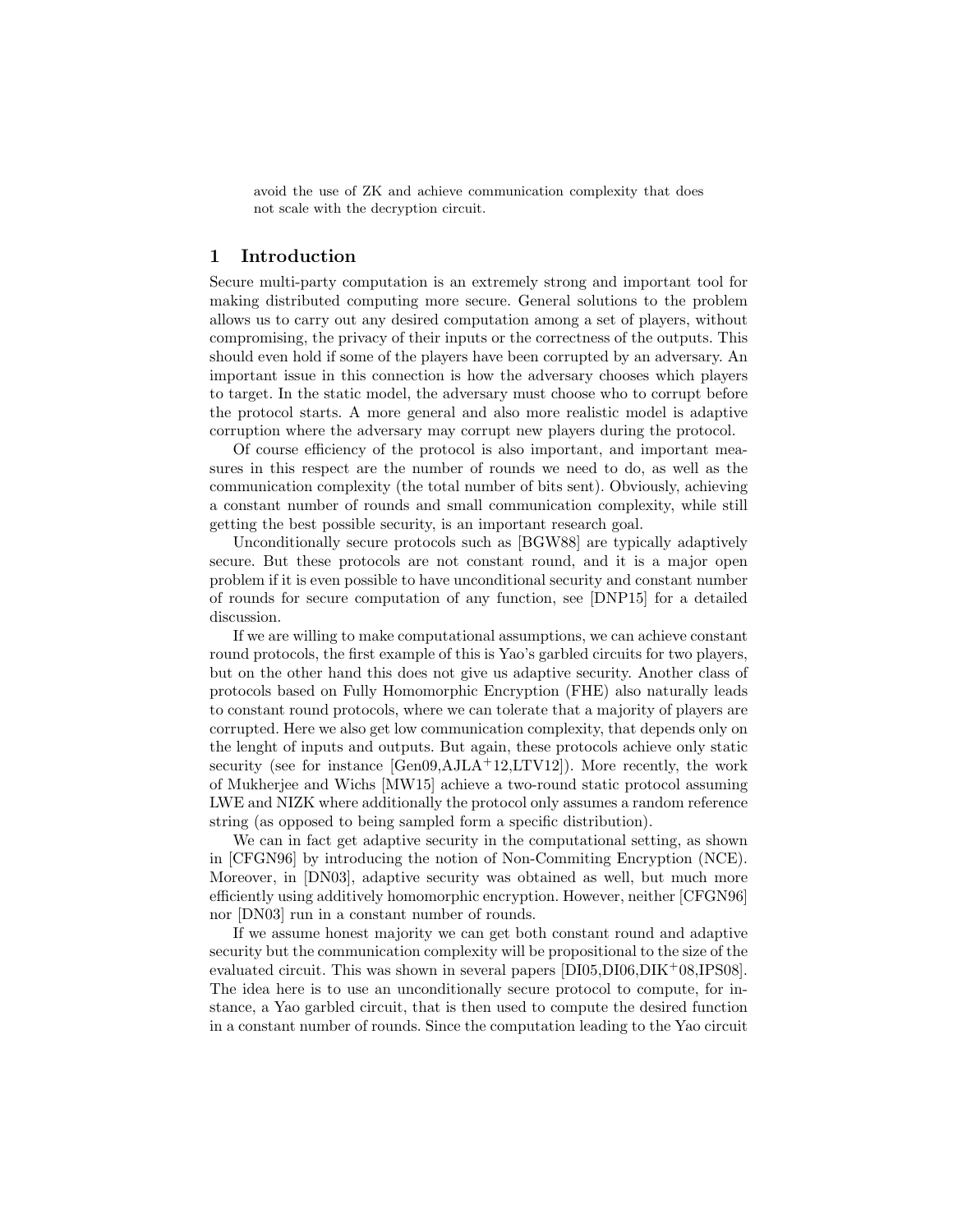is easy to parallelise, this can be constant round as well and we inherit adaptive security from the unconditionally secure "preprocessing". On the other hand, as mentioned this requires communication that is proportional to the size of circuit to be securely evaluated. One may apply the IPS compiler to one of these protocols to get a solution for dishonest majority. This preserves the adaptive security and the constant number of rounds, but unfortunately also preserves the dependence of the communication complexity on the circuit size. Therefore, the question becomes:

Is it possible to construct constant round MPC protocols secure against an adaptive adversary that may corrupt all but one parties with communication complexity independent of the circuit size?

#### 1.1 Contributions

We answer this in the affirmative. More specifically, we achieve an adaptive UC-secure protocol that tolerates corruption of  $n-1$  of the n players with UC secure composition with protocols secure against  $n-1$  corruptions. Our protocol requires a constant number of rounds and its communication complexity depends only on the length of inputs and outputs (and the security parameter), and not on the size of the evaluated circuit and the decryption circuit. The protocol is secure if the LWE problem is hard. Moreover, we do not consider the weaker model of secure erasures.

**Theorem 1 (informal).** Assuming hardness of LWE, we show that arbitrary functions can be UC-securely computed in the presence of adaptive, active corruption of all-but-one parties within a constant number of rounds.

Assuming adaptively secure UC NIZK, proposed by Groth et al. [GOS12], and LWE our adaptive protocols run in three rounds.

Theorem 2 (informal). Assuming hardness of LWE and the existence of adaptively secure UC NIZK, we show that arbitrary functions can be UC-securely computed in the presence of adaptive, active corruption of all-but-one parties in three rounds of broadcast.

In our construction we assume a broadcast channel where encryption is performed using what we call Equivocal FHE, a notion weaker than non-commiting encryption, presented in Section 3 which can be of independent interest. For example, using our equivocal scheme we also build adaptively secure UC commitment and UC zero-knowledge proofs (of knowledge) based on hardness of LWE (see Section 4).

Last but not least, in the standard ZK-based decryption used by approaches based on FHE, all the parties need to append a ZK proof , to prove that they decrypted correctly, whose communication complexity grows with the size of the decryption circuit. In this work using an AMD code mechanism  $[CDF+08]$  we avoid the use of ZK and achieve communication complexity that does not scale with the decryption circuit. In particular, the total communication complexity of the decryption phase of our concrete protocol is  $\mathcal{O}(n^2\lambda)$  where  $\lambda$  is the security parameter.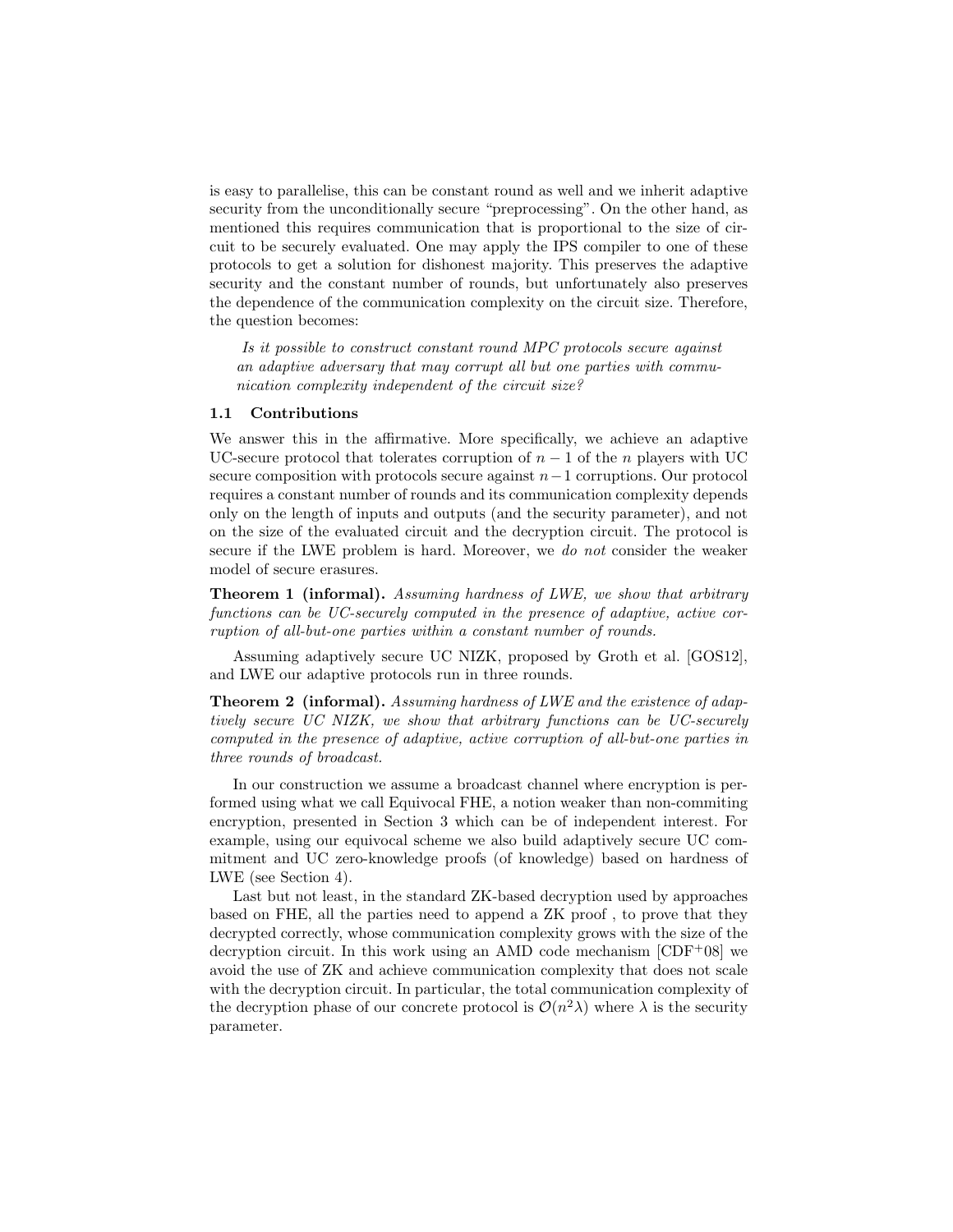### 1.2 Technical Difficulties and New Ideas

To construct our adaptively secure protocol, we start from the well known blueprint for FHE-based MPC: players encrypt their inputs under a common public key, evaluate the desired function locally and then jointly decrypt the result. This is possible under an appropriate set-up assumption, which is always needed for UC security and dishonest majority. Namely, we assume that a public key has been distributed, and players have been given shares of the corresponding secret key.

This approach has been used before and usually leads to static security. One reason for this is that encryptions are usually committing, so we are in trouble if the sender of a ciphertext is corrupted later. This can be solved using a cryptosystem with equivocal properties and this would mean that the input and the evaluation phase of the protocol can be simulated, even for adaptive corruptions. Players need, of course, to prove that they know the inputs they contribute, but this can be done once we construct constant round adaptively secure UC commitment and ZK proofs from LWE.

An important tool we would like to get in order to achieve constant-round adaptively secure MPC protocols may be a Fully Homomorphic Encryption (FHE) scheme with equivocal properties.

**Starting point – Fully Homomorphic NCE.** It is tempting to consider a generic solution from FHE and Non-Commiting Encryption (NCE). In particular, in such a hypothetical construction, the secret key would be a secret key for an FHE scheme, the public key an FHE encryption of the NCE secret key and the NCE public key. Encryption would be performed using the NCE, and homomorphic evaluation and decryption would be performed as expected. However, there are fundamental caveats with this approach.

It does not seem to buy us any efficiency at all. In particular, NCE schemes are interactive, in that the receiver must send fresh (public-)key material for each new message to be encrypted. There is even a result by Nielsen saying that this is inherent for NCE [Nie02]. It will be hard for an interactive scheme to fit the above suggestion. Indeed, the public key material would run out after encrypting some number of inputs. Therefore, in generic NCE the public-key cannot be reused, and has to be updated for each new message. Moreover, one may go around this issue by having an NCE public-key for each party where the FHE encryption in the public key will include all the public keys. However, such a solution is highly inefficient since it is not the number of parties that matter but the amount of data to be encrypted. The amount of public-key material has to be proportional to size of the plaintext data. For instance, if only a constant number of parties had input, but a lot of, we would have a significant problem.

Another suggestion is to always regenerate this setup afresh using a constant round adaptive protocol prior to each new execution. This might work but unfortunately set-up data are considered reasonable if its size does not depend on the function to be computed (otherwise we are in the preprocessing model which is a completely different ball game). Hence, one would in fact always need this key regeneration step per execution.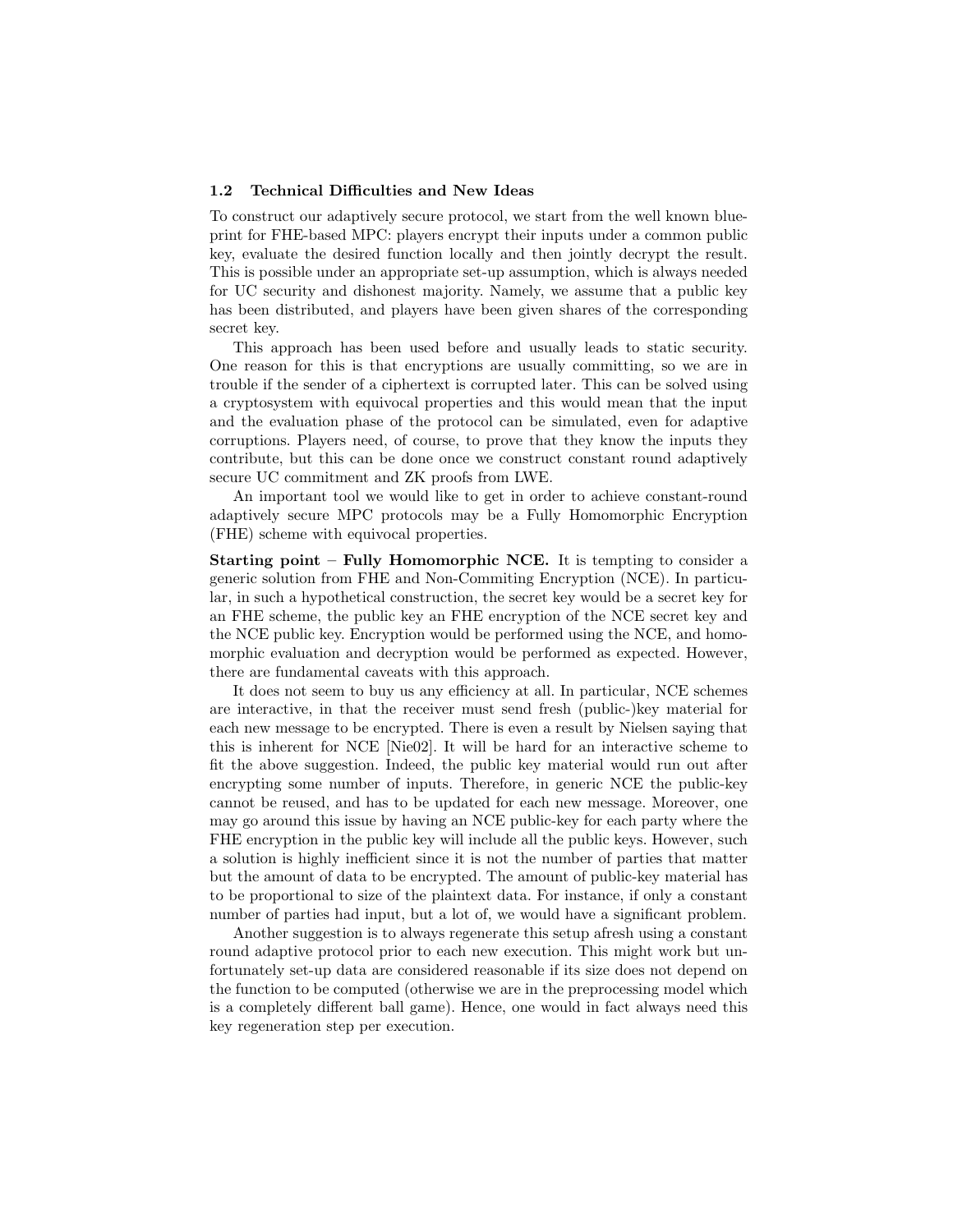It turns out that the motivation of considering NCE in this context is very weak.

Our approach − Starting afresh. Towards minimising the above caveat we propose a scheme we call Equivocal FHE. An equivocal FHE scheme is a fully homomorphic encryption scheme with additional properties. Most importantly, it is possible to generate "fake" public keys that look like normal keys but where encryption leads to ciphertexts that contain no information on the plaintext. This is similar to the known notion of meaningful/meaningless keys, but in addition we want that fake public keys come with a trapdoor that allows to "explain" (equivocate) a ciphertext as an encryption of any desired plaintext. This is similar to (but not the same as) what is required for NCE: for NCE one needs to equivocate a ciphertext even if the decryption key is also given (say, by corrupting the receiver), here we only need to give the adversary valid looking randomness for the encryption. In order to achieve such a cryptosystem the main properties we require from an FHE scheme is formula privacy, invertible sampling and homomorphishm over the randomness. Given this, we managed to obtain the required equivocation directly with much less overhead compared to a possible NCE solution.

We give a concrete instantiation of equivocal FHE based on LWE, starting from the FHE scheme by Brakerski et al. [BV11].

Adaptive UC commitments and ZK from LWE. A second tool we need is constant-round UC-secure commitments and zero-knowledge proofs. For the commitments we start from a basic construction appeared in [CLOS02], which was originally based on claw-free trapdoor permutations (CFTP). We show that it can be instantiated based on LWE (which is not known to imply CFTP). Zero-knowledge then follows quite easily from known techniques.

Achieving a simulatable protocol. A harder problem is how to simulate the output phase in which ciphertexts containing the outputs are decrypted. In the simulation we cannot expect that these ciphertexts are correctly formed and hold the actual outputs, so the simulator needs to "cheat". However, each player holds a share of the secret key which we have to give to the adversary if he is corrupted. If this happens after some executions of the decryption protocol, we (the simulator) may already be committed to this share. It is therefore not clear how the simulator can achieve the desired decryption results by adjusting the shares of the secret key. To get around this, we adapt an idea from Damgård and Nielsen [DN03], who proposed an adaptively secure protocol based on additively homomorphic threshold encryption but in the honest majority scenario. The idea is to add a step to the protocol where each ciphertext is re-randomised just before decryption. This gives the simulator a chance to cheat and turn the ciphertext into one that contains the correct result, and one can therefore simulate the decryption without having to modify the shares of the secret key. The re-randomisation from [DN03] only works for honest majority, we show a different method that works for dishonest majority and augment our Equivocal FHE scheme with the *ciphertext randomisation* property to achieve our goal.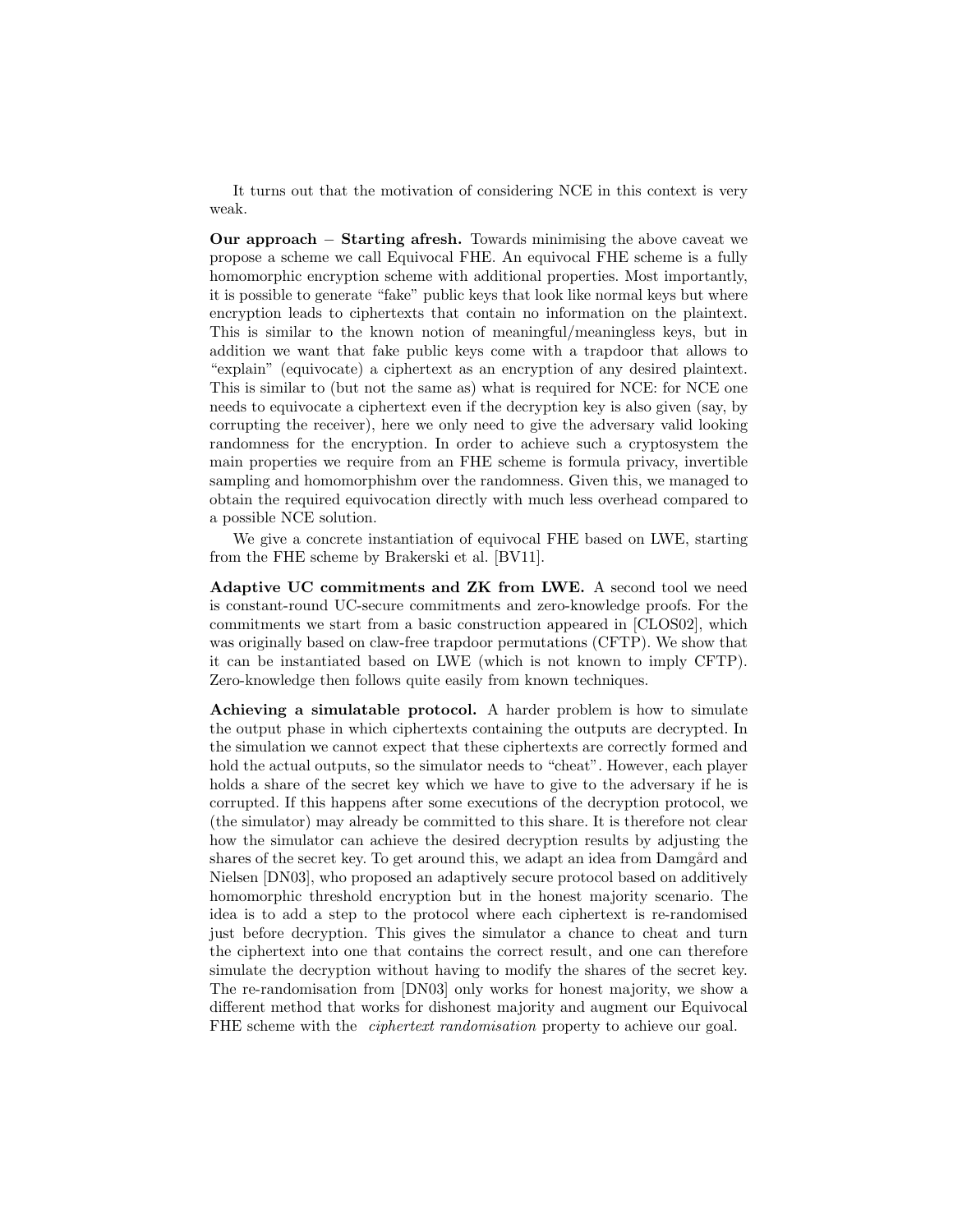General purpose Equivocal FHE. We mention for completeness that there is also a more generic approach which will give us adaptive security based only on our Equivocal FHE: namely, we follow the same blueprint as before, with input, evaluation and output phases. However, we implement the verification of ciphertexts in the input phase and the decryptions in the output phase using generic adaptively secure MPC a la [CLOS02,IPS08]. This way, the communication and the number of rounds do not depend on the size of circuit to be computed securely. However, it would not be genuinely constant round, and the communication complexity would depend on the circuits computing the encryption and decryption functions of the underlying cryptosystem. Hence, unlike our protocol, any such solution would have communication complexity proportional to the Boolean circuit complexity of the decryption function (which seems inherent since one needs Yao garbling underneath). We measure the round and communication complexity of such a possible solution based on the IPS compiler. The bottom line is that using IPS generically would yield a larger (constant) number of rounds (20-30 rounds) and worse dependence on the security parameter. A concise estimate can be found in Appendix A. Clearly the above estimate should be taken with large grains of salt. We have tried to be optimistic on the part of IPS, to not give our concrete protocol an unfair advantage. Thus, actual numbers could be larger. On the other hand, we propose a three-round solution.

AMD code solution to replace ZK. However, contrary to the above generic IPS solution, our approach allows for significant optimization of the decryption as follows. Instead of using ZK proofs to prove that the player's evaluation shares to the decryption phase are correct, we change the evaluation phase of the protocol. In particular, instead of having ciphertexts containing the desired output  $z$ , the evaluation phase computes encryptions containing a codeword  $c = (z, \alpha)$  in an algebraic manipulation detection code, where z is the data and  $\alpha$  is the key/randomness. In the decryption stage, players commit to their decryption shares (recall that we have UC commitment available), and then all shares are opened. If decryption fails, or decoding the codeword fails, we abort, else we output the decoded z. If z and  $\alpha$  are thought of as elements in a (large) finite field, then the codeword can just be  $(z, \alpha, \alpha z)$ . According to our optimization, the communication complexity of our protocol is not only independent of the the size of the evaluated circuit but also independent of the circuit size of the decryption circuit.

Impossibility results? In the following we mention two impossibility results which apply to adaptively secure MPC and mention why they do not apply in our setting.

Motivated by ruling out one possible approach to achieving adaptive security, Katz et al. [KTZ13] showed that FHE with security against adaptive corruption of the receiver is impossible. In our setting, we distribute the private key of an FHE scheme among n parties; since we allow only  $n-1$  of the parties to be corrupted, the impossibility result from [KTZ13] does not apply. Note that if an FHE scheme is to be of use in MPC, it seems to be necessary that the players are able to decrypt, if not by themselves, then at least by collaborating. But if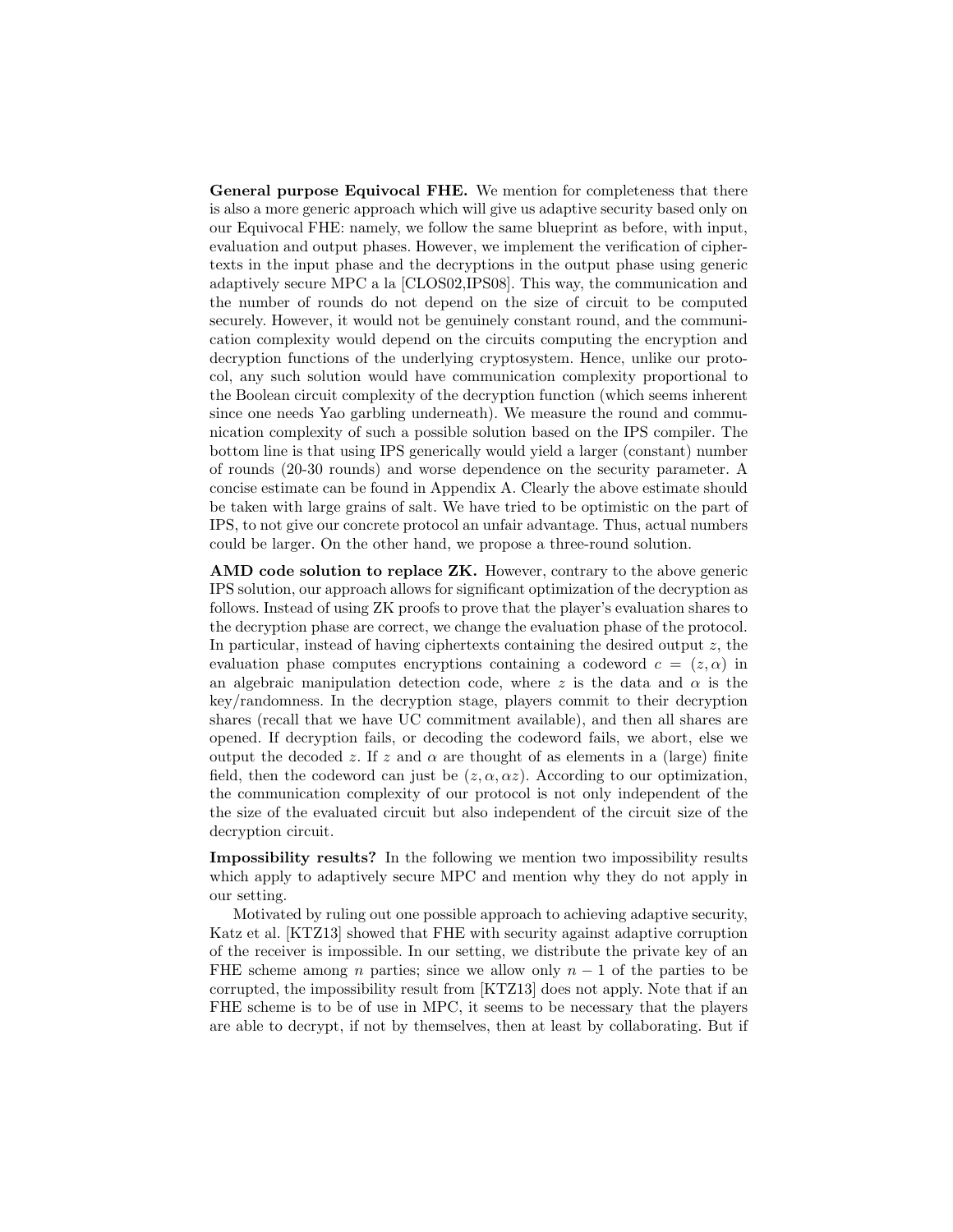corruption of all n players was allowed, the adversary would necessarily learn all secret keys, and then the impossibility result from [KTZ13] would apply. This suggests that our result with  $n-1$  corruptions is the best we can achieve based only on FHE.

We note that in [GS12], adaptive security in constant number of rounds in the plain model was obtained using a non-blackbox proof in the stand-alone setting. Also a solution with a blackbox proof was shown to be impossible, but this does not, of course, apply to our case, where we go for UC security, and therefore require a set-up assumption.

Security against arbitrary corruptions: Round complexity of all known adaptively secure protocols secure against n corruptions grows (see, e.g. [CLOS02], [KO04,GS12,DMRV13]) linearly in the depth of the evaluated circuit. Recent independent works [GP15,CGP15,DKR15], have been shown that MPC proto- $\cosh$  with security against *n* corruptions in a constant number of rounds can be achieved using indistinguishability obfuscation (IO) [GGH+13].

While the above results on constant round MPC using IO are exciting, the focus of this work is to avoid indistinguishability obfuscation altogether and to achieve adaptive security against corruption of  $n-1$  of the n players, (with communication complexity depended only on the length of inputs and outputs and not on the size of the circuit to be computed securely), using simpler tools with simple standard assumptions involving them. In particular, our construction only requires FHE based on the hardness of LWE and avoids the use of IO which also incurs a cost in efficiency. Also as we have already mentioned, our result with  $n-1$  corruptions is the best we can achieve based only on FHE.

Roadmap. In section 3 we define our Equivocal fully homomorphic encryption scheme and its properties. A concrete instantiation based on the scheme of [BV11] is given in the full version. In Section 4 we give our construction for UC commitments and ZKPoK. Next in Section 5, we proceed by presenting our MPC protocol. The simulator and the security proof of our protocol can be found in the full version. In Section 6 we show how AMD codes can be used in order to avoid the use of ZK.

# 2 Notation

Throughout the paper  $\lambda \in \mathbb{N}$  will denote the security parameter. We use  $d \leftarrow \mathcal{D}$ to denote the process of sampling d from the distribution  $\mathcal D$  or, if  $\mathcal D$  is a set, a uniform choice from it. We say that a function  $f : \mathbb{N} \to \mathbb{R}$  is negligible if  $\forall c \exists n_c$ s.t. if  $n > n_c$  then  $f(n) < n^{-c}$ . We will use negl(.) to denote an unspecified negligible function. We often use [n] to denote the set  $\{1, ..., n\}$ . We write  $\boxplus$ and  $\Xi$  to denote operations over encrypted data including multiplication of a ciphertext with a non encrypted string. If  $\mathcal{D}_1$  and  $\mathcal{D}_2$  are two distributions, then we denote that they are statistically close by  $\mathcal{D}_1 \approx_{\rm s} \mathcal{D}_2$ ; we denote that they are computationally indistinguishable by  $\mathcal{D}_1 \approx_c \mathcal{D}_2$ ; and we denote that they are identical by  $\mathcal{D}_1 \equiv \mathcal{D}_2$ . For a randomized algorithm A, we use  $a \leftarrow A(x; r)$  to denote running A on input x and uniformly random bits  $r \in \{0,1\}^*$ , producing output a.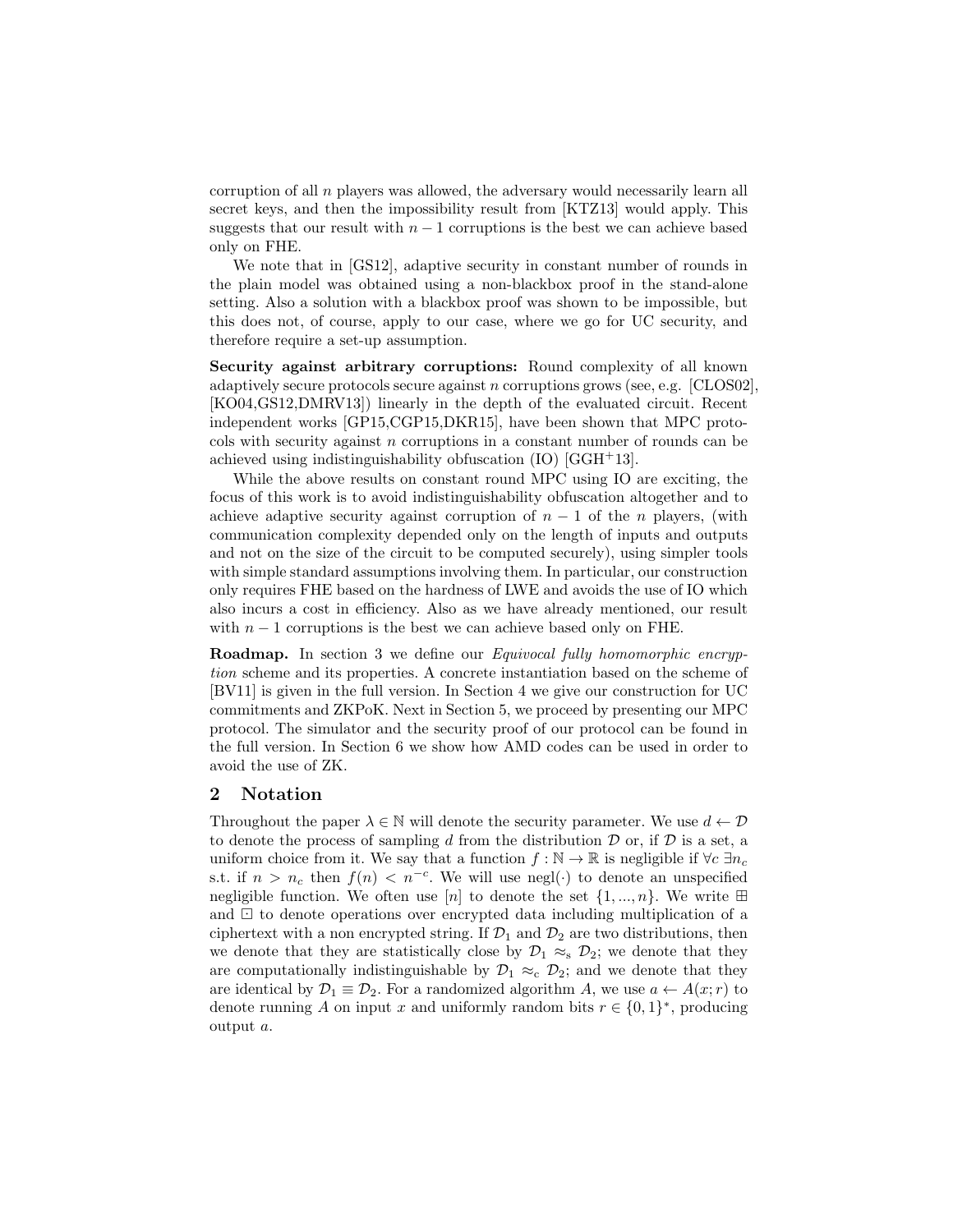Invertible Sampling  $[OPW11]$ : We recall the notion of invertible sampling, which is closely connected to adaptive security in simulation models where erasures are not allowed. We say that an algorithm  $A$  with input space  $X$  has invertible sampling if there exists a PPT inverting algorithm, denoted by  $\mathsf{Inv}_A$ , such that for all input  $x \in X$ , the outputs of the following two experiments are either computationally, or statistically indistinguishable:

$$
y \leftarrow A(x, r)
$$
  
\n
$$
y \leftarrow A(x, r)
$$
  
\n
$$
r' \leftarrow \ln \nu_A(y, x)
$$
  
\nReturn  $(x, y, r')$   
\nReturn  $(x, y, r')$ 

# 3 Equivocal Fully Homomorphic Encryption Scheme

We start by recalling the notions of (fully) homomorphic encryption. Next we define the new notion of Equivocal FHE and we specify the properties needed for such an instantiation. We give a concrete instantiation of our Equicocal FHE scheme from the LWE assumption, based on Brakerski and Vaikutanathan [BV11] FHE scheme, in the full version.

### 3.1 Homomorphic Encryption

A homomorphic encryption scheme  $HE = (KeyGen, Enc,Eval, Dec)$  is a quadruple of PPT algorithms. In this work, the message space  $M$  of the encryption schemes will be some (modulo 2) ring, and the functions to be evaluated will be represented as arithmetic circuits over this ring, composed of addition and multiplication gates. The syntax of these algorithms is given as follows.

- $-$  Key-Generation. The algorithm KeyGen, on input the security parameter  $1^{\lambda}$ , outputs (pk, sk)  $\leftarrow$  KeyGen( $1^{\lambda}$ ), where pk is a public encryption key and sk is a secret decryption key.
- Encryption. The algorithm Enc, on input pk and a message  $m \in M$ , outputs a ciphertext ct  $\leftarrow$  Enc<sub>pk</sub> $(m)$ .
- Decryption. The algorithm Dec on input sk and a ciphertext ct, outputs a message  $\tilde{m} \leftarrow \mathsf{Dec}_{\mathsf{sk}}(\mathrm{ct}).$
- $-$  Homomorphic-Evaluation. The algorithm Eval, on input pk, an arithmetic circuit ckt, and a tuple of  $\ell$  ciphertexts  $(ct_1, \ldots, ct_\ell)$ , outputs a ciphertext  $\mathrm{ct}' \leftarrow \mathsf{Eval}_{\mathsf{pk}}\big(\mathrm{ckt}(\mathrm{ct}_1, \ldots, \mathrm{ct}_\ell)\big).$

We note that we can treat the evaluation key as a part of the public key. The security notion needed in this work is security against chosen plaintext attacks (IND-CPA security), defined as follows.

Definition 1 (IND-CPA security). A scheme HE is IND-CPA secure if for any  $PPT$  adversary  $A$  it holds that:

$$
\mathsf{Adv}^{\mathsf{CPA}}_{\mathsf{HE}}[\lambda] := |Pr[\mathcal{A}(\mathsf{pk}, \mathsf{Enc}_{\mathsf{pk}}(0)) = 1] - Pr[\mathcal{A}(\mathsf{pk}, \mathsf{Enc}_{\mathsf{pk}}(1)) = 1]| = \mathsf{negl}(\lambda),
$$

where,  $(\mathsf{pk}, \mathsf{sk}) \leftarrow \mathsf{KeyGen}(1^{\lambda})$ .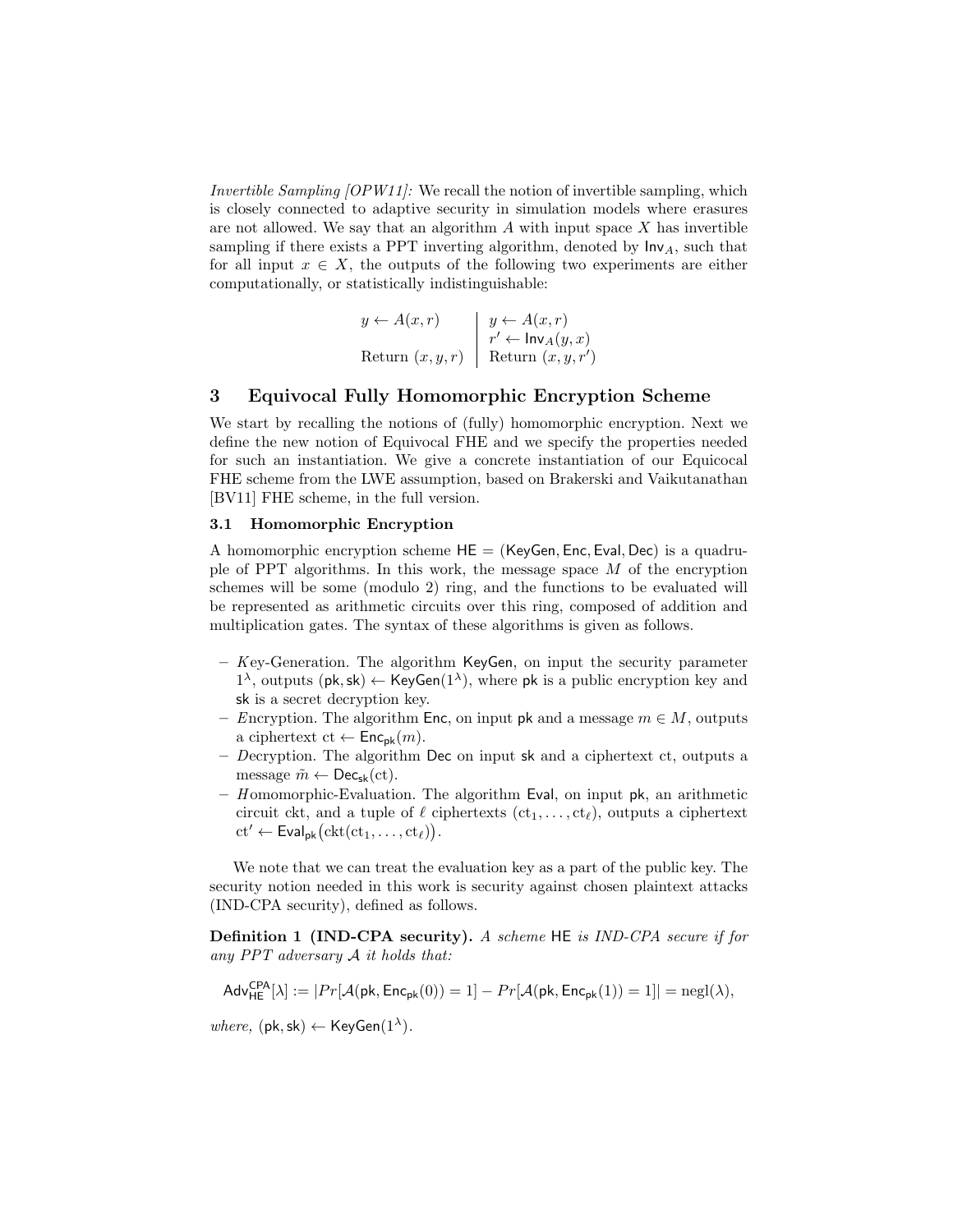### 3.2 Fully Homomorphic Encryption

A scheme HE is fully homomorphic if it is both compact and homomorphic with respect to a class of circuits. More formally:

Definition 2 (Fully homomorphic encryption). A homomorphic encryption scheme FHE = (KeyGen, Enc, Eval, Dec) is fully homomorphic if it satisfies the following properties:

1. Homomorphism: Let  $\mathcal{C} = {\mathcal{C}_{\lambda}}_{\lambda \in \mathbb{N}}$  be the set of all polynomial sized arithmetic circuits.  $(\mathsf{sk}, \mathsf{pk}) \leftarrow \mathsf{KeyGen}(1^{\lambda}), \forall \text{ckt} \in \mathcal{C}_{\lambda}, \forall (m_1, \ldots, m_\ell) \in M^\ell$  where  $\ell = \ell(\lambda), \forall$ (ct<sub>1</sub>, ..., ct<sub> $\ell$ </sub>) where ct<sub>i</sub>  $\leftarrow$  **Enc**<sub>pk</sub> $(m_i)$ , it holds that:

 $Pr[\textsf{Dec}_{\textsf{sk}}(\textsf{Eval}_{\textsf{nk}}(\textsf{ckt}, \textsf{ct}_1, \ldots, \textsf{ct}_\ell)) \neq \textsf{ckt}(m_1, \ldots, m_\ell)] = \textsf{negl}(\lambda)$ 

2. Compactness: There exists a polynomial  $\mu = \mu(\lambda)$  such that the output length of Eval is at most  $\mu$  bits long regardless of the input circuit ckt and the number of its inputs.

### 3.3 Equivocal Fully Homomorphic Encryption Scheme

Our Equivocal fully homomorphic encryption scheme consists of a tuple (KeyGen, KeyGen<sup>∗</sup> , QEnc, Rand, Eval, Dec, Equiv) of algorithms where the syntax of the procedures (KeyGen, QEnc, Eval, Dec) is defined as in the above FHE scheme. Our scheme is augmented with two algorithms (KeyGen<sup>\*</sup>, Equiv) used for equivocation. Jumping ahead, in this paper we are interested in building adaptively secure n-party protocols generically using an equivocal QFHE scheme and gain in terms of round and communication efficiency. Two extra properties needed for the MPC purpose, are distributed decryption and ciphertext randomisation where the latter one guarantees simulatable decryption  $3$ . If the purpose of our Equivocal scheme is not MPC then these properties are not required, see Section 4 for QFHE based UC commitment schemes. In the sequel, we will use blue color to stress whether a part is relevant to the ciphertext randomisation property.

Definition 3 (Equivocal fully homomorphic encryption). An Equivocal  $fully \ homomorphic \ encryption \ scheme$   $Q$ FHE =  $(KeyGen, KeyGen^*, QEnc, Rand,$ Eval, Dec, Equiv) with message space M is made up of the following PPT algorithms:

- (KeyGen, QEnc, Eval, Dec) is an FHE scheme with the same syntax as in section 3.1.
- The Equivocal key generation algorithm  $KeyGen^*(1^{\lambda})$ , outputs an equivocal public-key secret-key pair  $(\overline{PK}, \overline{SK})$ .
- The Equivocation algorithm Equiv(PK,  $\widetilde{\mathsf{SK}}, \mathrm{ct}, r_{\text{ct}}, m$ ), given PK,  $\widetilde{\mathsf{SK}}, a$  plaintext m, a ciphertext ct and random coins  $r_{ct}$ , outputs a value e in the randomness space.

<sup>&</sup>lt;sup>3</sup> Ciphertext randomisation is needed in order to force the output in the simulation.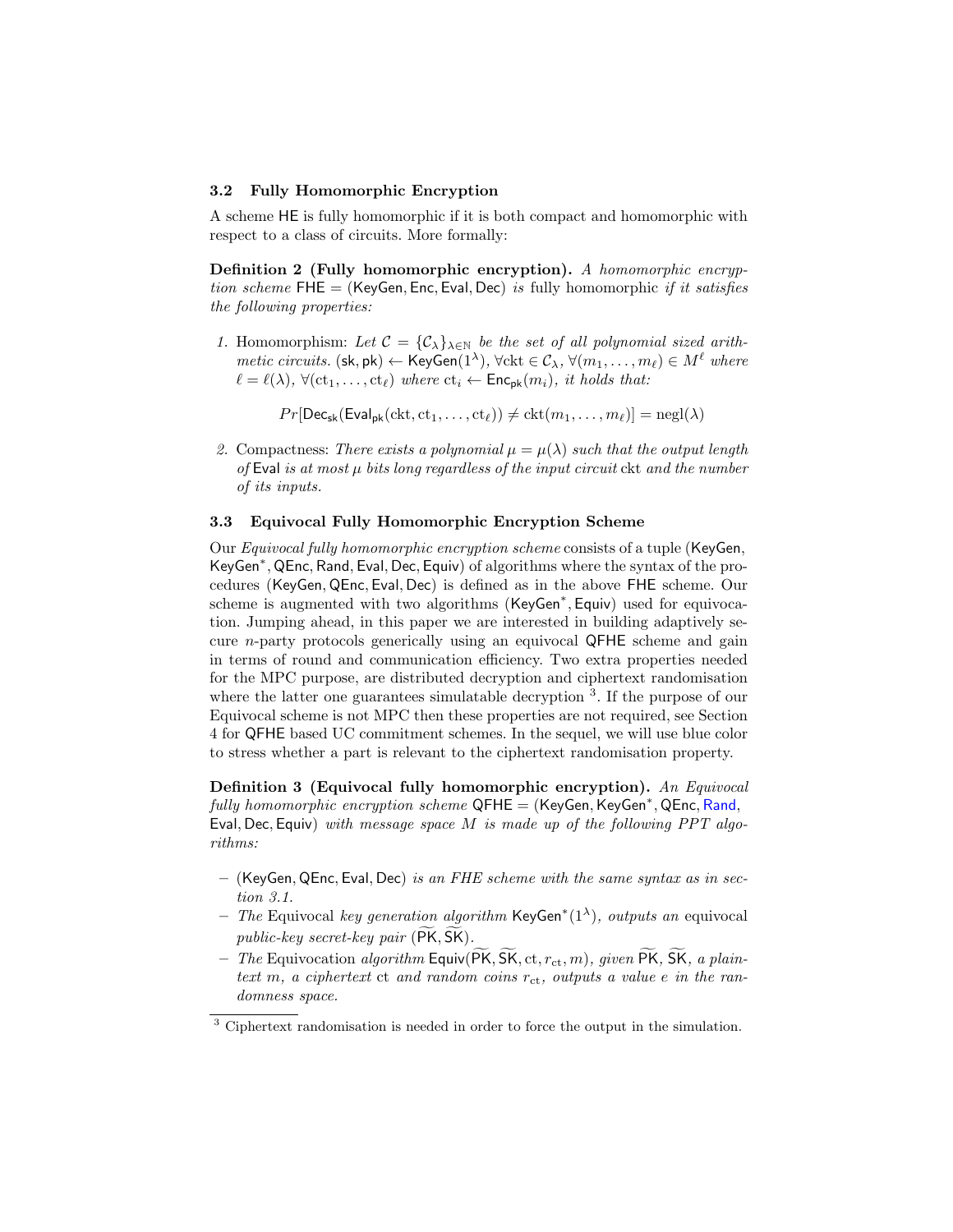- The Ciphertext Randomisation algorithm  $\text{Rand}(\text{ct}, \text{ct}'_1, \ldots, \text{ct}'_n)$ , given ciphertexts  $ct, ct'_1, \ldots, ct'_n$  generated by the procedure QEnc outputs a ciphertext CT.

We require the following properties:

- 1. Indistinguishability of equivocal keys. We say that the scheme has indistinguishability of equivocal keys if the distributions of  $PK$  and  $PK$ are computationally indistinguishable, where  $(\mathsf{PK}, \cdot) \leftarrow \mathsf{KeyGen}(1^{\lambda})$  and  $(\widetilde{\mathsf{PK}}, \cdot) \leftarrow \mathsf{KeyGen}^*(1^{\lambda}).$
- 2. Indistinguishability of equivocation. Let  $\mathcal{D}_{rand}(1^{\lambda})$  denote the distribution of randomness used by QEnc. Let  $\mathcal{O}(PK, m)$  and  $\mathcal{O}'(\overline{PK}, \overline{SK}, m)$  be the following oracles:

Let 
$$
O(\widetilde{PK}, m)
$$
:  
\n
$$
r_{ct} \leftarrow \mathcal{D}_{rand}(1^{\lambda})
$$
\n
$$
ct = QEnc_{\widetilde{PK}}, (m; r_{ct})
$$
\n
$$
Output (\widetilde{PK}, ct, r_{ct})
$$
\n
$$
Output (\widetilde{PK}, ct, r_{ct})
$$
\n
$$
Output (\widetilde{PK}, ct, r_{ct})
$$
\n
$$
Output (\widetilde{PK}, ct, e)
$$

There exists  $\tilde{m} \in M$  such that for any PPT adversary A with oracle access to  $\mathcal{O}(\overline{PK}, \cdot)$  and  $\mathcal{O}'(\overline{PK}, \overline{SK}, \cdot)$  the following holds.

$$
\left|\Pr\left[\frac{(\widetilde{\mathsf{PK}},\widetilde{\mathsf{SK}})\leftarrow \mathsf{KeyGen}^*(1^\lambda)}{1\leftarrow\mathcal{A}^{\mathcal{O}(\widetilde{\mathsf{PK}},\cdot)}}\right]-\Pr\left[\frac{(\widetilde{\mathsf{PK}},\widetilde{\mathsf{SK}})\leftarrow \mathsf{KeyGen}^*(1^\lambda)}{1\leftarrow\mathcal{A}^{\mathcal{O}'(\widetilde{\mathsf{PK}},\widetilde{\mathsf{SK}},\cdot)}}\right]\right|\leq \mathrm{negl}(\lambda)
$$

3. Ciphertext Randomisation. Let PK be the public key used in the proce- $\overline{dure}$  QEnc for generating ciphertexts  $\text{ct}, \text{ct}'_1 \dots \text{ct}'_n$  from the plaintexts  $m, m'_1, \ldots, m'_n \in M$ , respectevely. If  $Pr[\textsf{Dec}_{\textsf{sk}}(\textsf{ct}) = m] = 1 - \textsf{negl}(\lambda)$ and for all  $i \in [n]$ ,  $Pr[\mathsf{Dec}_{\mathsf{sk}}(\mathrm{ct}'_i) = m'_i] = 1 - \mathrm{negl}(\lambda)$  then it holds that  $Pr[\mathsf{Dec}_{\mathsf{sk}}(\mathsf{Rand}(\mathrm{ct},\mathrm{ct}_1'\ldots\mathrm{ct}_n')) = m] = 1 - \mathrm{negl}(\lambda).$ 

On the other hand, let  $\overline{PK}$  be the public key used in the procedure  $\overline{QEnc}$ for generating ciphertexts  $ct, ct'_1 \ldots ct'_n$ , respectevely. If  $Pr[Dec_{sk}(ct) =$  $m] = 1 - \text{negl}(\lambda)$  and for all  $i \in [n]$ ,  $Pr[\text{Dec}_{\text{sk}}(\text{ct}'_i) = m'_i] = 1 - \text{negl}(\lambda)$ then it holds that

$$
Pr[Dec_{sk}(Rand(ct, ct'_1 \dots ct'_n)) = m'_1 + \dots + m'_n] = 1 - negl(\lambda).
$$

In the sequel for simplicity of exposition, we call the ciphertexts  $ct'_1 \dots ct'_n$ redundant in case they are generated by  $QEnc_{PK}$  and non – redundant if they are generated by  $\mathsf{QEnc}_{\widetilde{\mathsf{pk}}}$ . Analogously, we call the ciphetext ct non – redundant or redundant if it is generated by  $QEnc_{PK}$  or  $QEnc_{PK}$ , respectively <sup>4</sup>.

In order to construct our equivocal QFHE scheme we use the following special FHE scheme with some additional properties.

<sup>&</sup>lt;sup>4</sup> By the ciphertext randomisation property, the reader can think of the redundant messages as encryptions of zeros.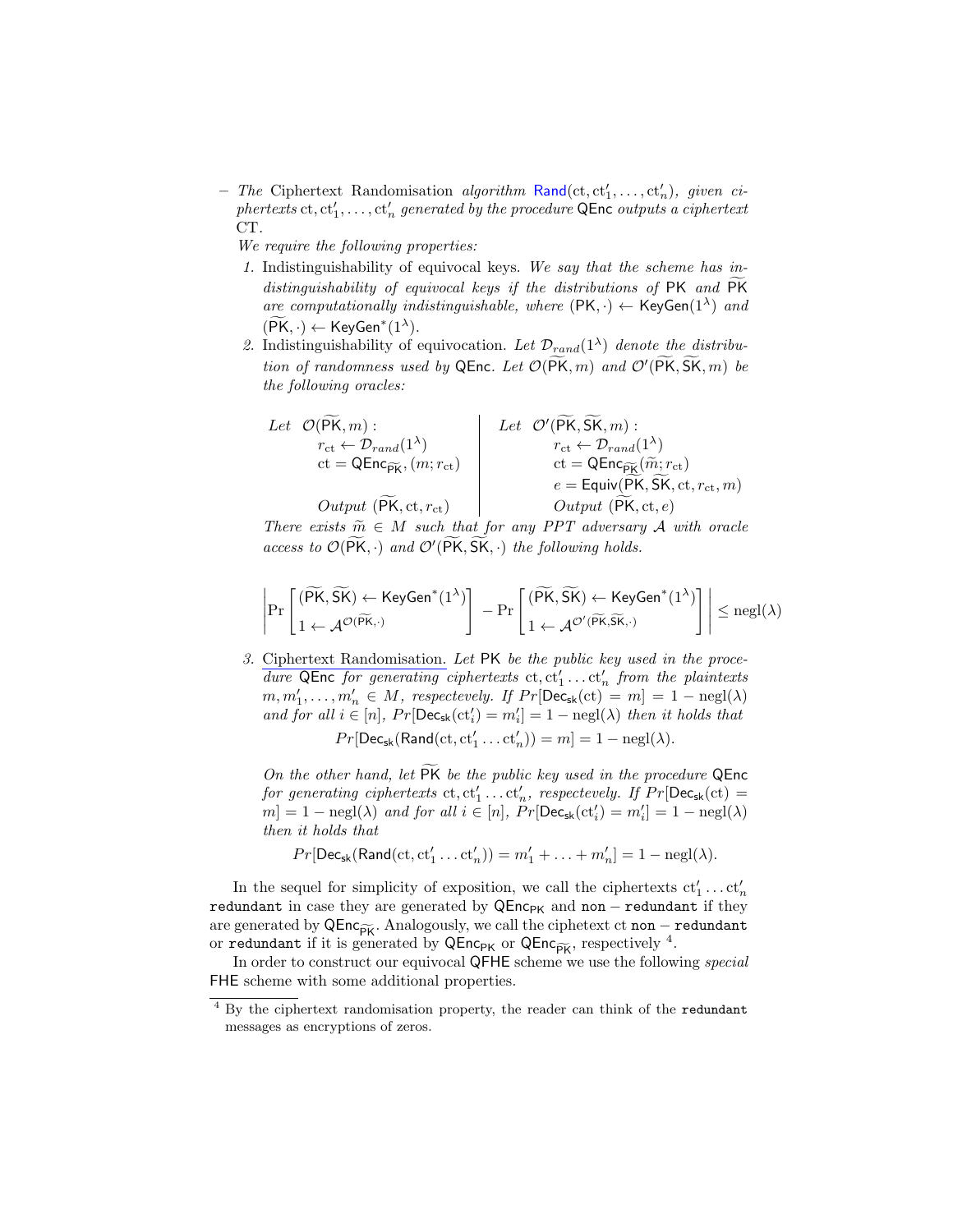**Definition 4.** *[Special fully homomorphic encryption]* We call a fully homomorphic encryption scheme  $FHE = (KeyGen, Enc, Eva, Dec)$  a special  $FHE$  scheme, if it is IND-CPA secure and satisfies the following properties: Let  $\mathcal{D}_{rand}(1^{\lambda})$ denote the distribution of randomness used by Enc.

- 1. Additive homomorphism over random coins:  $\forall r_1, r_2 \in \mathsf{Supp}(\mathcal{D}_{rand}(1^{\lambda}))$  and  $\forall m \in M$ , it holds that  $(m \Box \mathsf{Enc}_{\mathsf{pk}}(0; r_1)) \boxplus \mathsf{Enc}_{\mathsf{pk}}(0; r_2) = \mathsf{Enc}_{\mathsf{pk}}(0; m \cdot r_1 + r_2)$ .
- 2. E-Hiding: There exists  $\mathcal{D}_{rand}'(1^{\lambda})$  such that  $\forall m \in M$ , if  $r^{blind} \leftarrow \mathcal{D}_{rand}(1^{\lambda})$ and  $r^K \leftarrow \mathcal{D}_{rand}'(1^{\lambda})$  then the distribution of  $(r^{blind} - m \cdot r^K)$  is statistically close to  $\mathcal{D}_{rand}(1^{\lambda})$ .<sup>5</sup>
- 3. Invertible Sampling: The distribution  $\mathcal{D}_{rand}(1^{\lambda})$ , has invertible sampling via the algorithm  $Inv_{\mathcal{D}_{rand}}$ .

Recall that we defined an invertible sampler of an algorithm A in Section 2 as an algorithm  $\ln y_A$  that takes as inputs the input x and output y with consistent random coins. In our case,  $x = 1^{\lambda}$  and y is a sample from the range of  $\mathcal{D}_{rand}$ . Next, in Figure 1, we show how to build an equivocal FHE scheme using a special FHE scheme. The high level intuition is as follows. In order to achieve equivocality we modify an FHE scheme satisfying the properties of Definition 4 as follows: The public key contains an encryption of 1 and an encryption of 0. More specifically,  $PK = (pk, K = Enc_{pk}(1), R = Enc_{pk}(0))$  where pk is the public key of an FHE scheme. An encryption of a message m in the real world is computed using K as  $(m\Box K \boxplus \textsf{Enc}_{\textsf{pk}}(0))$  and encryption for re-randomisation is computed using R as  $(z \square R \boxplus \textsf{Enc}_{pk}(0))$  for a random value z. In the simulation, the values encrypted in K and R are switched, in particular,  $K = \mathsf{Enc}_{\mathsf{pk}}(0)$  and  $R = \text{Enc}_{\text{pk}}(1)$ . Therefore, normal encryption leads to encryption of 0 with the guarantee of equivocation. However, encryption for re-randomisation actually encrypts non-zero values i.e., z, in order to force the output.

Theorem 3. Let FHE be a special fully homomorphic encryption scheme. Then  $Q$ FHE = (KeyGen, KeyGen<sup>\*</sup>, QEnc, Rand, Eval, Dec, Equiv) in Figure 1 is an equivocal QFHE scheme.

*Proof.* Indistinguishability of equivocal keys. Let  $(\mathsf{PK}, \mathsf{SK}) \leftarrow \mathsf{KeyGen}(1^{\lambda})$  and  $(\widetilde{\text{PK}}, \widetilde{\text{SK}}) \leftarrow \text{KeyGen}^*(1^{\lambda}),$  then the indistinguishability of the two pairs of public keys follows from the IND-CPA security of the FHE scheme.

<sup>5</sup> Intuitively, E-Hiding can be argued in the same way as formula privacy for some FHE schemes. This requires *dwarfing* in the sense that  $r^{blind}$  should be *large* enough to dwarf  $mr^{K}$  where  $\mathcal{D}_{rand}(1^{\lambda})$  and  $\mathcal{D}'_{rand}(1^{\lambda})$  are Gaussian distributions. Hence,  $r^K \leftarrow \mathcal{D}'_{rand}(1^{\lambda})$  and  $r^{blind} \leftarrow \mathcal{D}_{rand}(1^{\lambda})$  such that the noise of  $\mathcal{D}_{rand}(1^{\lambda})$  is superpolynomially larger than the noise of  $\mathcal{D}'_{rand}(1^{\lambda})$ .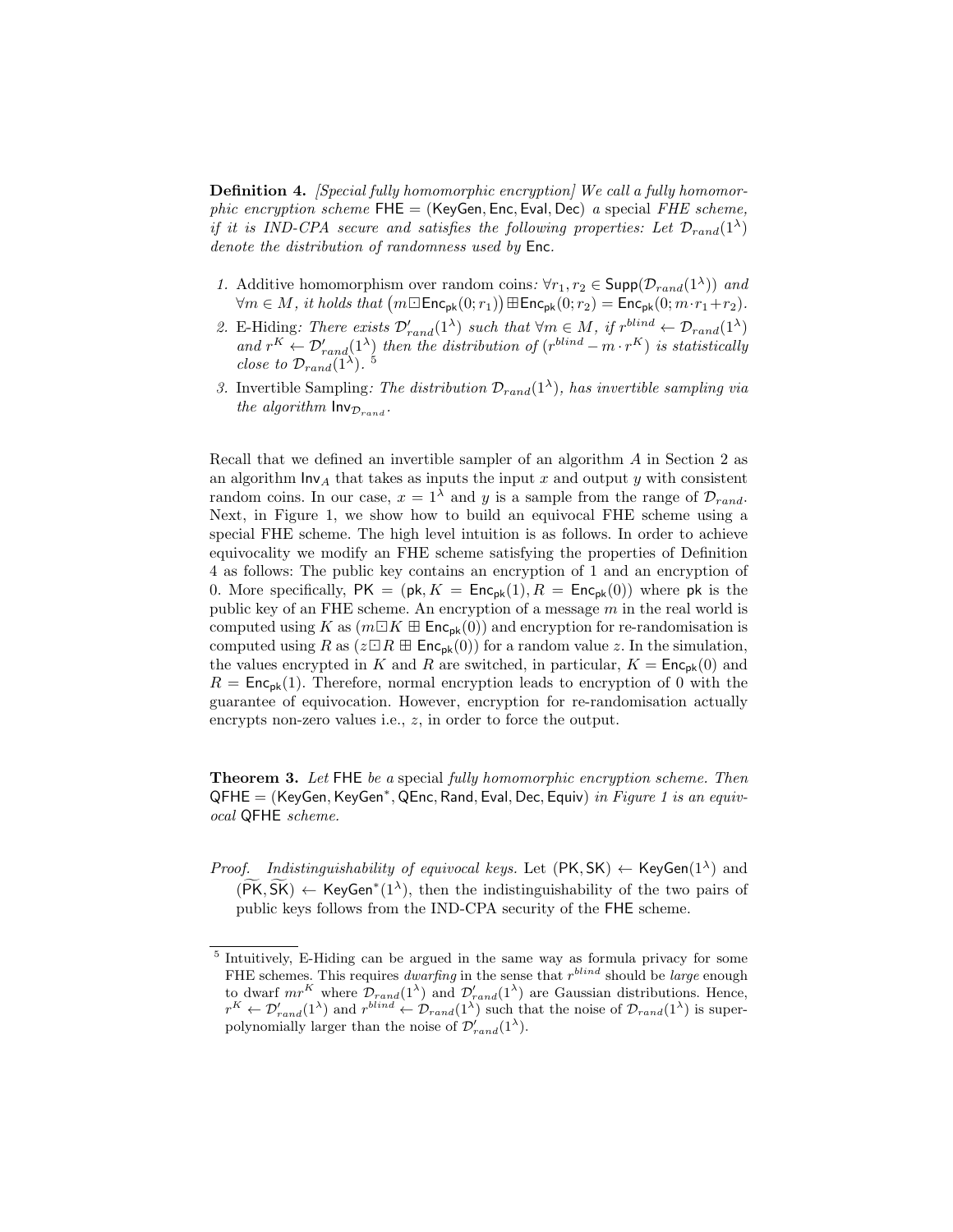# QFHE Let FHE = (KeyGen<sub>FHF</sub>, Enc, Eval, Dec) be a *special* fully homomorphic encryption scheme. QFHE = (KeyGen, KeyGen<sup>\*</sup>, QEnc, Eval, Rand, Dec, Equiv) is defined as follows: KeyGen $(1^{\lambda})$ : 1.  $(\mathsf{pk}, \mathsf{sk}) \leftarrow \mathsf{KeyGen}_{\mathsf{FHE}}(1^{\lambda}).$ 2.  $K = \text{Enc}_{pk}(1; r^K)$  where  $r^K \leftarrow \mathcal{D}_{rand}'(1^{\lambda})$  and  $R = \text{Enc}_{pk}(0; r^R)$  where  $r^R \leftarrow \mathcal{D}_{rand}'(1^{\lambda})$ 3. Return as public key  $PK = (pk, K, R)$  and secret key  $SK = sk$ <sup>a</sup> KeyGen<sup>\*</sup> $(1^{\lambda})$ : 1.  $(\mathsf{pk}, \mathsf{sk}) \leftarrow \mathsf{KeyGen}_{\mathsf{FHE}}(1^{\lambda}).$ 2.  $\widetilde{K} = \text{Enc}_{pk}(0; r^K)$  where  $r^K \leftarrow \mathcal{D}_{rand}'(1^{\lambda})$  and  $\widetilde{R} = \text{Enc}_{pk}(1; r^R)$  where  $r^R \leftarrow \mathcal{D}_{rand}'(1^{\lambda}).$ 3. Return as public key  $\widetilde{\mathsf{PK}} = (\mathsf{pk}, \widetilde{K}, \widetilde{R})$  and secret key  $\widetilde{\mathsf{SK}} = (\mathsf{sk}, r^K, r^R)$ .  $QEnc_{PK}(b, m)$ : 1. Compute  $ct^{\text{blind}} = \text{Enc}_{pk}(0; r^{\text{blind}})$  where  $r^{\text{blind}} \leftarrow \mathcal{D}_{rand}(1^{\lambda}).$ 2. If  $b \notin \{0,1\}$  then output  $\perp$ . 3. If  $b = 0$  then output  $ct = (m \square K) \boxplus ct^{\text{blind}}$  otherwise output  $ct = (m \boxdot R) \boxplus ct^{\text{blind}}$ .  $\mathsf{QEnc}_{\widetilde{\mathsf{PK}}}(b, \widetilde{m})$ : 1. Compute  $\widetilde{ct}^{\text{blind}} = \text{Enc}_{pk}(0; \widetilde{r}^{\text{blind}})$  where  $\widetilde{r}^{\text{blind}} \leftarrow \mathcal{D}_{rand}(1^{\lambda}).$ 2. If  $b \notin \{0,1\}$  then output  $\perp$ . 3. If  $b = 0$  then output  $\widetilde{ct} = (\widetilde{m} \boxdot \widetilde{K}) \boxplus \widetilde{ct}^{\text{blind}}$  otherwise output  $\widetilde{ct} = (\widetilde{m} \boxdot \widetilde{R}) \boxplus \widetilde{ct}^{\sf blind}.$ Equiv $(b, \widetilde{\mathsf{PK}}, \widetilde{\mathsf{SK}}, \widetilde{\mathsf{ct}}, \widetilde{r}^{\mathsf{blind}}, m, \widetilde{m})$ : 1. If  $b = 0$  compute  $r^{\text{blind}} := \tilde{r}^{\text{blind}} + (\tilde{m} - m) \cdot r^K$  otherwise  $r^{\text{blind}} := \widetilde{r}^{\text{blind}} + (\widetilde{m} - m) \cdot r^R$ <br>Pup n (philoson change 2. Run  $r_{state} \leftarrow \text{Inv}_{\mathcal{D}_{rand}}(r^{\text{blind}})$  and output  $r_{state}$ .  $\mathsf{Rand}(\mathsf{ct},\mathsf{ct}'_1 \ldots, \mathsf{ct}'_n)$ : Output  $\mathsf{CT} = \mathsf{ct} \boxplus \mathsf{ct}'_1 \boxplus \ldots \boxplus \mathsf{ct}'_n$ . Procedures (Eval, Dec) are as defined in normal FHE schemes. <sup>a</sup> Note that procedure Dec, given sk, runs as in normal FHE schemes (see Section 3.1), so there is no need to provide  $r^{K}$  in SK. We also enhance the notation of QEnc to include a bit b which indicates whether the encryption is performed using the key K or R, respectively. In addition, the plaintext  $\tilde{m}$  is usually set to zero.

Fig. 1. Description of QFHE scheme

Indistinguishability of equivocation. Without loss of generality, we will show that indistinguishability of equivocation holds for  $\widetilde{m} = 0$ . Let A be an adversary that breaks indistinguishability of equivocation; then we construct a PPT algorithm R such that  $R^{\mathcal{A}}$  breaks E-hiding. R simulates the oracle for every query  $m_i$  as follows. R invokes A and receives some message  $m_i$  and forwards it to the E-hiding challenger. Next it receives the challenge  $r_{ct_i}$  and computes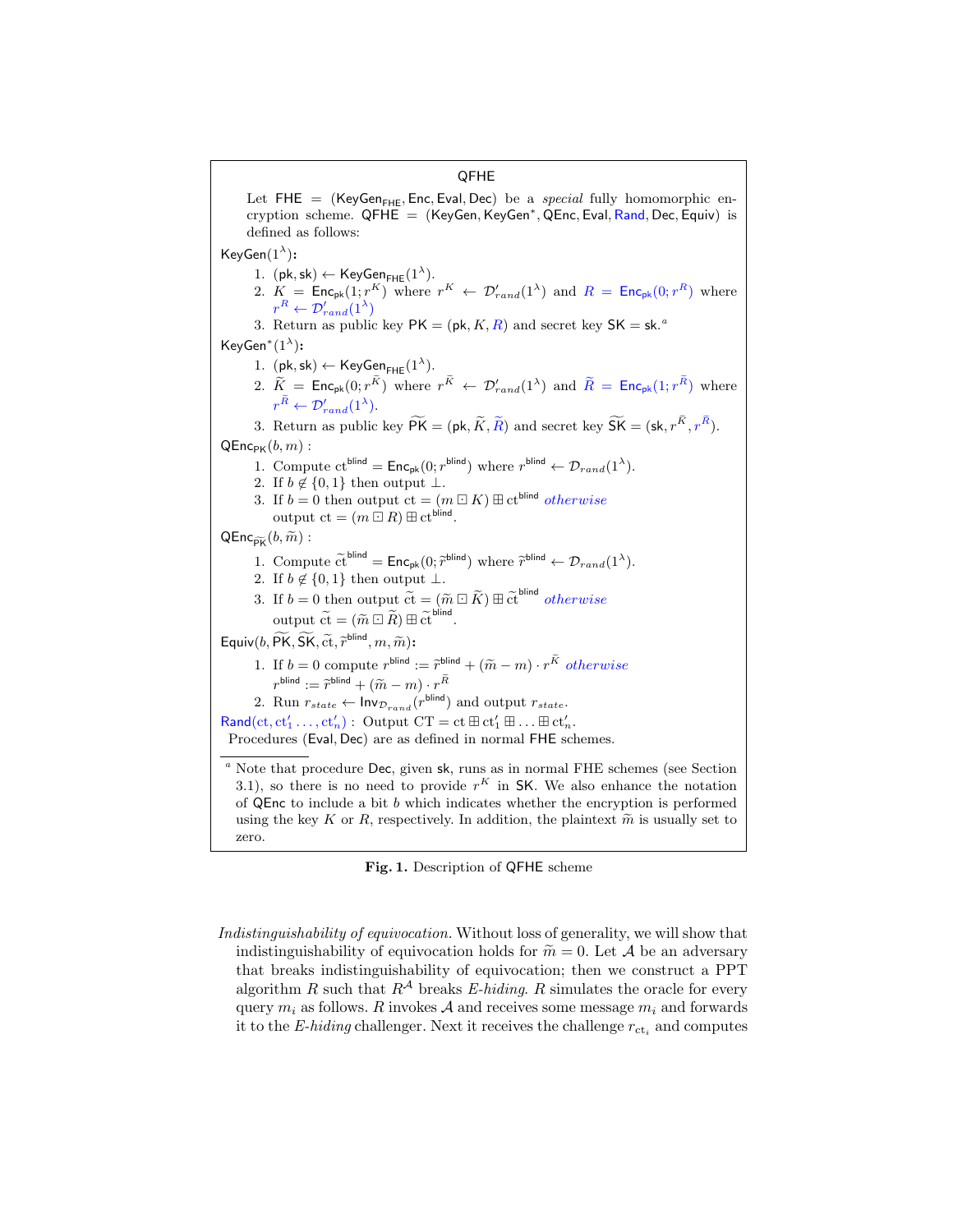$ct_i = \mathsf{QEnc}_{\widetilde{\mathsf{PK}}} (0, m_i; r_{ct_i})$  and forwards  $(r_{ct_i}, ct_i)$  to A and outputs whatever A does. Now, if  $r_{ct_i} \leftarrow \mathcal{D}_{rand}(1^{\lambda})$  then  $ct_i \leftarrow \mathsf{QEnc}_{\widetilde{\mathsf{PK}}}(0, m_i; r_{ct_i})$ , namely,<br>the view of A follows the distribution which convenience to the left games the view of  $A$  follows the distribution which corresponds to the left game in Definition 3 of indistinguishability of equivocation. On the other hand,  $\inf_{\widetilde{\mathcal{F}}ct_i} = (r_i^{blind} - m_i \cdot r^{\widetilde{K}});$  then  $ct_i = (m_i \boxdot \widetilde{K}) \boxplus \mathsf{Enc}_{\mathsf{pk}}(0; r_i^{blind} - m_i \cdot r^{\widetilde{K}});$  $r^{K}$ ) =  $\textsf{Enc}_{\textsf{pk}}(0; r_i^{blind}) = \textsf{QEnc}_{\widetilde{\textsf{PK}}}(0, 0; r_i^{blind})$  which implies that in this case the view of A follows the distribution of the right game in Definition 3 of indistinguishability of equivocation. This means that the distinguishing advantage of  $R$  is the same as that of  $A$  which leads to a contradiction.

*Ciphertext Randomisation*. The algorithm Rand adds the ciphertexts  $(ct, ct'_1, \ldots,$  $ct'_n$ ). If ct is a ciphertext generated by  $\mathsf{QEnc}_{\mathsf{PK}}$  for  $b = 0$  and  $(ct'_1 \dots ct'_n)$  are ciphertexts generated by  $\mathsf{QEnc}_{\mathsf{PK}}$  for  $b = 1$  then

$$
Pr[\mathsf{Dec}_{\mathsf{sk}}(\mathsf{Rand}(\mathsf{ct},\mathsf{ct}_1'\ldots\mathsf{ct}_n')) = m] = 1 - \mathsf{negl}(\lambda)
$$

since it is easy to see that the ciphertexts  $(ct'_1 \dots ct'_n)$  contain encryptions of zeros due to the fact that  $R = \text{Enc}_{pk}(0)$ . An analogous argument holds for ct and  $ct'_1$ ...  $ct'_n$  generated by  $\mathsf{QEnc}_{\widetilde{\mathsf{PK}}}$  for  $b = 0$  and  $b = 1$ , respectively, since in this case the ciphertext ct contain an encryption of a zero (because in this case  $\widetilde{K} = \text{Enc}_{pk}(0)$  and ciphertexts  $(ct'_1 ... ct'_n)$  contain encryptions of the corresponding  $m'_i$  since  $\widetilde{R} = \mathsf{Enc}_{\mathsf{pk}}(1)$ .

 $\Box$ 

Distributed Decryption: As we mentioned above, we need distributed decryption to implement our MPC protocol. To this end, we assume that the common public key pk has been set up where the secret key sk has been secret-shared among the players in such a way that they can collaborate to decrypt. Notice that some setup assumption is always required to show UC security in the dishonest majority setting. Roughly, we assume that a functionality is available which generates a key pair and secret-shares the secret key among the players using a secret-sharing scheme that is assumed to be given as part of the specification of the cryptosystem. Since we allow corruption of all but one player, the maximal unqualified sets must be all sets of  $n-1$  players. We point out that we could make a weaker set-up assumption, such as a common reference string, and using a general UC secure multiparty computation protocol for the common reference string model to implement the above functionality. While this may not be very efficient, one only needs to run this protocol once in the life-time of the system. The properties needed for the distributed decryption and its protocol are specified later.

# 4 UC Adaptive Commitments and ZKPoK from LWE

Commitment schemes that satisfy both equivocality and extractability form useful tools in achieving adaptive security. In this section, we show how using a QFHE scheme, one can build equivocal and extractable commitments. Having realized a QFHE scheme based on the LWE assumption, we consequently get equivocal and extractable commitments assuming the hardness of LWE. Note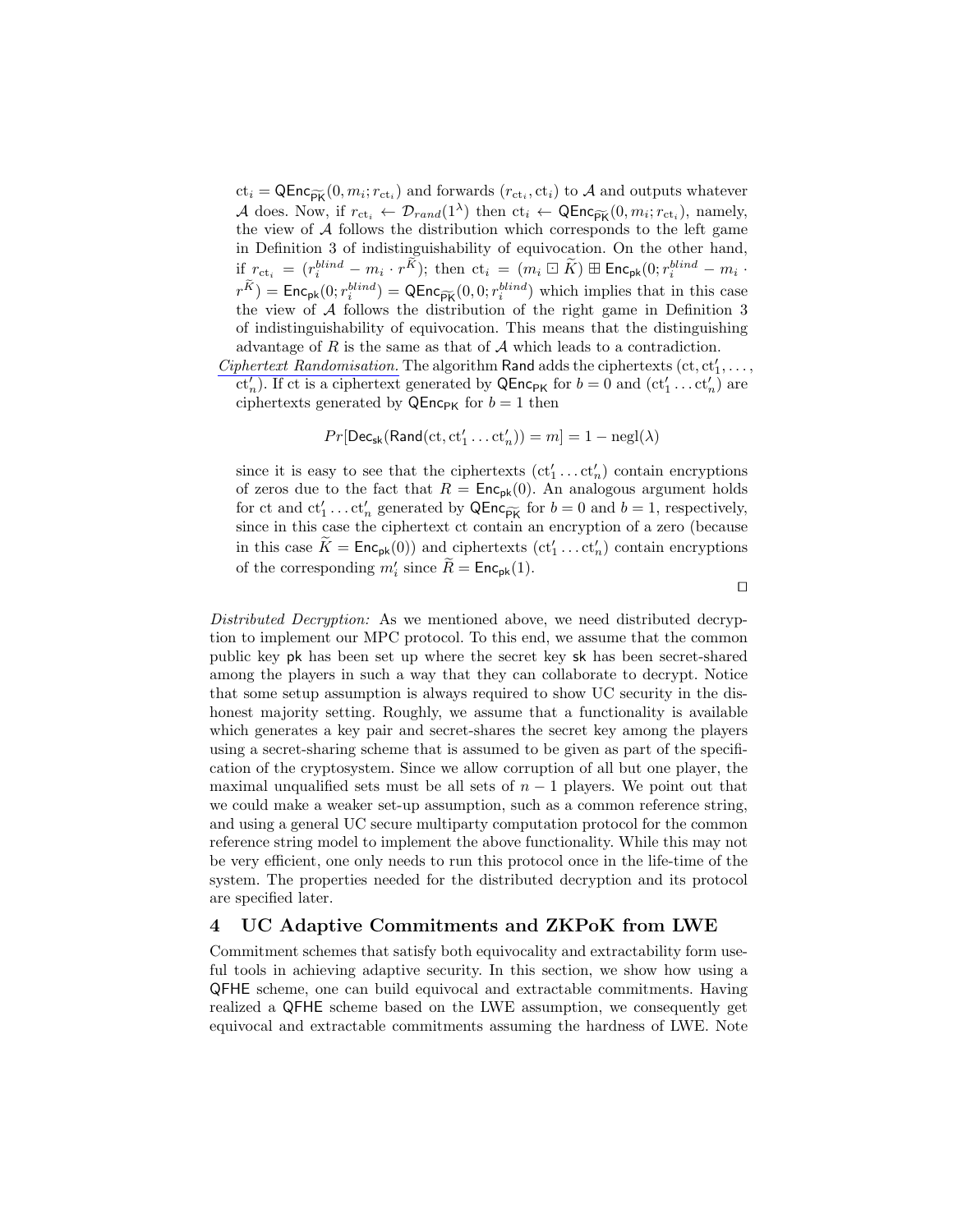that such commitments based on LWE can be of independent interest. We remark that any encryption scheme that satisfies the properties specified in Definition 4 would have sufficed for our purposes in this section – the multiplicative homomorphic property of our QFHE scheme will not be of use here; however, since we are using our commitment scheme as a tool in our adaptive MPC protocol based on LWE, we use the same QFHE scheme in our commitment scheme too.

Since we are interested in UC security against adaptive adversaries, our commitment scheme is in the CRS model. The scheme must satisfy the following two properties, polynomial equivocality and simulation extractability. The former guarantees that the simulator  $S$  needs to be able to produce polynomially many equivocal commitments using the same CRS. More specifically,  $\mathcal S$  can open the equivocal commitments to any value of its choice and give consistent randomness to adversary A. The latter property says that the simulator  $S$  needs to be able to extract the contents of any valid commitment generated by adversary A, even after A obtains polynomially many equivocal commitments generated by S. Note that there is only an apparent conflict between equivocality and the binding property and between the extractability and the hiding property, as the simulator is endowed with additional power (trapdoors) in comparison with the parties in the real world execution. In the following we elaborate how our commitment scheme satisfies the above properties.

Our construction. Equivocation in our scheme is achieved via QFHE. In particular, the commitment algorithm is the algorithm QEnc, defined in Figure 1. In order to add extractability we must enhance our scheme in such a way that we do not sacrifice equivocality. A failed attempt is to include a public key for an encryption scheme secure against CCA2 attacks in the CRS. In this case, the committer will send an encryption of the decommitment information along with the commitment itself. Then, as the simulator has the associated decryption key, it can decrypt the decommitment information and hence extract the committed value from any adversarially prepared commitment. However, notice that such an encryption is binding even to the simulator, so equivocality cannot be achieved.

The solution to the problem is to send the commitment along with two pseudorandom ciphertexts. One ciphertext is an encryption of the decommitment information and the other ciphertext is a uniformly random string. In this way, the simulator can encrypt both decommitment values and later show that it only knows the decryption to one and that the other was uniformly chosen.

For the security of our construction, the encryption scheme used to encrypt the decommitment information has to be a CCA2-secure encryption scheme with the property that any produced ciphertext is pseudorandom and has deterministic decryption. To this end, the CCA2 encryption scheme of Micciancio and Peikert [MP12] based on LWE satisfies the above properties. They obtain their result via relatively generic assumptions using either strongly unforgeable onetime signatures [DDN00], or a message authentication code and a weak form of commitment [BCHK07]. The first assumption does not yield pseudorandom ciphertexts, thus another encryption producing pseudorandom ciphertexts on top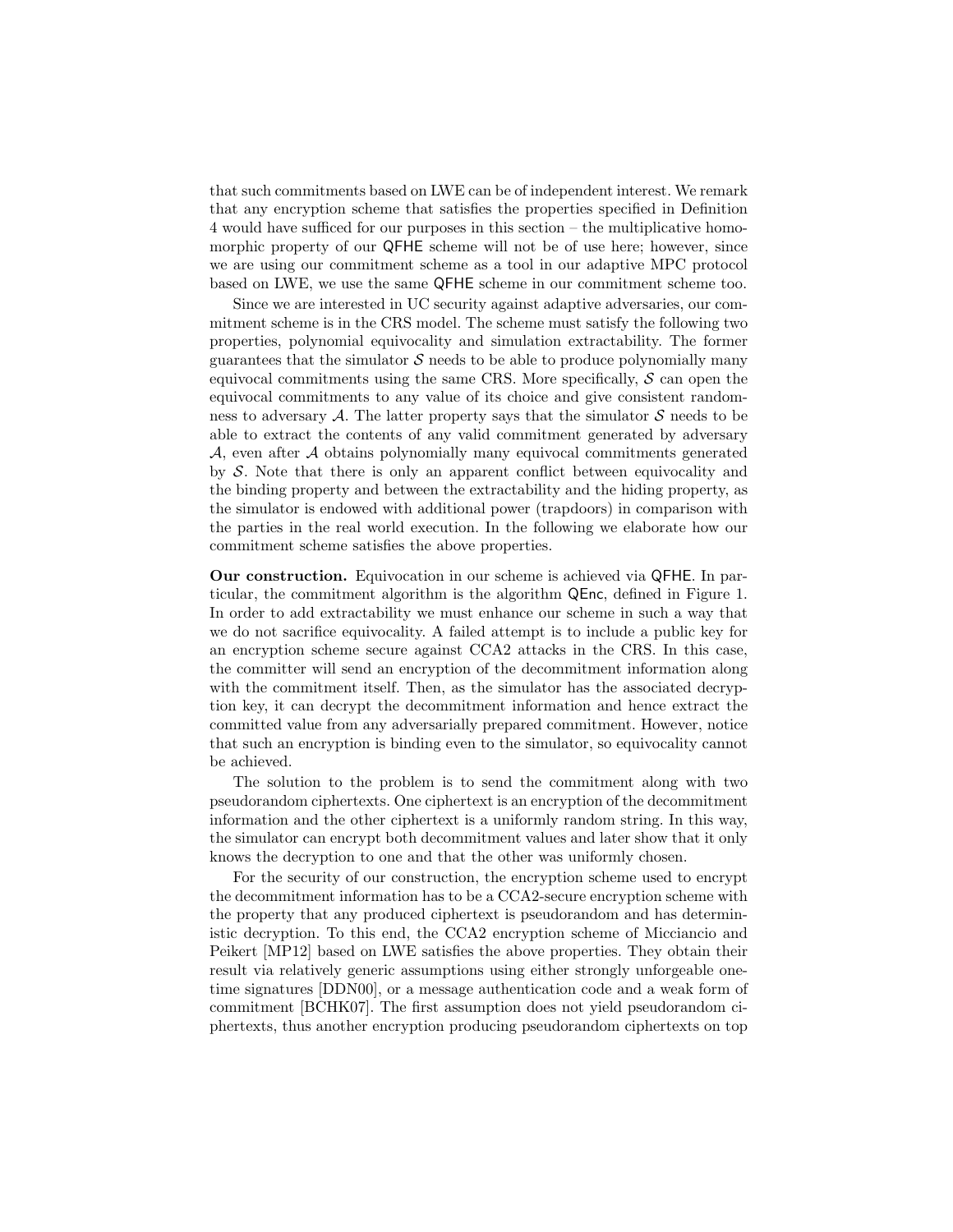of the scheme of [MP12] could have been used, resulting in a double encryption scheme. However, it turns out that their construction with the latter set of assumptions has pseudorandom ciphertexts.

The reader might have observed that this bears some resemblance with the trick used in the seminal work of [CLOS02], referred to as CLOS hereafter, to achieve extractability. Their scheme is based on enhanced trapdoor permutations, also needed in order to get double encryption CCA2 security. Moreover, in order to build equivocal commitments they need an NP reduction to graph Hamiltonicity since the CRS of their commitment scheme consists of a graph  $G$  sampled from a distribution such that it is computationally hard to tell if  $G$ has a Hamiltonian cycle. Interestingly, the CLOS commitment scheme does not give an instantiation based on LWE and to begin with, there are no known trapdoor permutations based on LWE. On the other hand, assuming the hardness of LWE, we propose an extractable and equivocal commitment with no need of an NP reduction, leading to a huge improvement in efficiency.

More formally, given a  $\mathsf{QFHE} = (\mathsf{KeyGen}, \mathsf{KeyGen}^*, \mathsf{QEnc}, \mathsf{Eval}, \mathsf{Dec}, \mathsf{Equiv})$   $^6$ scheme, a CCA2-secure scheme  $E_{CCA}$  with encryption algorithm  $ENC_{CCA}$  based on LWE [MP12], with the property that any ciphertext is pseudorandom and has deterministic decryption, we construct the following equivocal and extractable UC bit-commitment scheme  $\Pi_{\text{Com}}$ . For simplicity of exposition, we will use  $\mathsf{E}_{\text{CCA}}$ in a black box manner. We note that the scheme naturally extends to a setting where commitments are defined over strings instead of just bits.

# Common Reference String: The CRS consists of the public key (PK) of the

 $Q$ FHE scheme and the public key for the encryption scheme  $ENC_{CCA}$ .

# Commit Phase:

- 1. On input (Commit, sid, ssid,  $P_i$ ,  $P_j$ , b) where  $b \in \{0, 1\}$ , party  $P_i$  computes  $z = \mathsf{QEnc}_{\mathsf{PK}}(b; r)$  where  $r \leftarrow \mathcal{D}_{rand}(1^{\lambda})$ . Next,  $P_i$  computes  $C_b =$  $\mathsf{ENC}_{\mathsf{CCA}}(P_i, P_j, sid, ssid, r; s)$  using random coins s, and sets  $C_{1-b}$  to a random string of length  $|C_b|$ . Then,  $P_i$  records  $(sid, ssid, P_j, r, s, b)$ , and sends  $c = (sid, ssid, P_i, z, C_0, C_1)$  to  $P_j$ .
- 2.  $P_j$  receives and records c, and outputs (Receipt, sid, ssid,  $P_i$ ,  $P_j$ ).  $P_j$  ignores any later commit messages from  $P_i$  with the same (sid, ssid).

### Reveal Phase:

- 1. On input (Reveal, sid, ssid), party  $P_i$  retrieves (sid, ssid,  $P_i$ , r, s, b) and sends  $(sid, ssid, r, s, b)$  to  $P_j$ .
- 2. Upon receiving  $(sid, ssid, r, s, b)$  from  $P_i, P_j$  checks that it has a tuple  $(side, ssid, P_i, z, C_0, C_1)$ . If yes, then it checks that  $z = \mathsf{QEnc}_{\mathsf{PK}}(b; r)$  and that  $C_b = \text{ENC}_{\text{CCA}}(P_i, P_j, sid, ssid, r; s)$ . If both these checks succeed, then  $P_j$  outputs (Reveal, sid, ssid,  $P_i$ ,  $P_j$ , b). Otherwise, it ignores the message.

**Proposition 1.** Assuming hardness of LWE, Protocol  $\Pi_{COM}$  UC realizes  $\mathcal{F}_{MCOM}$ in the  $\mathcal{F}_{CRS}$ -hybrid model.

 $6$  Algorithms QEnc', Rand are not necessary for the construction of UC Commitments.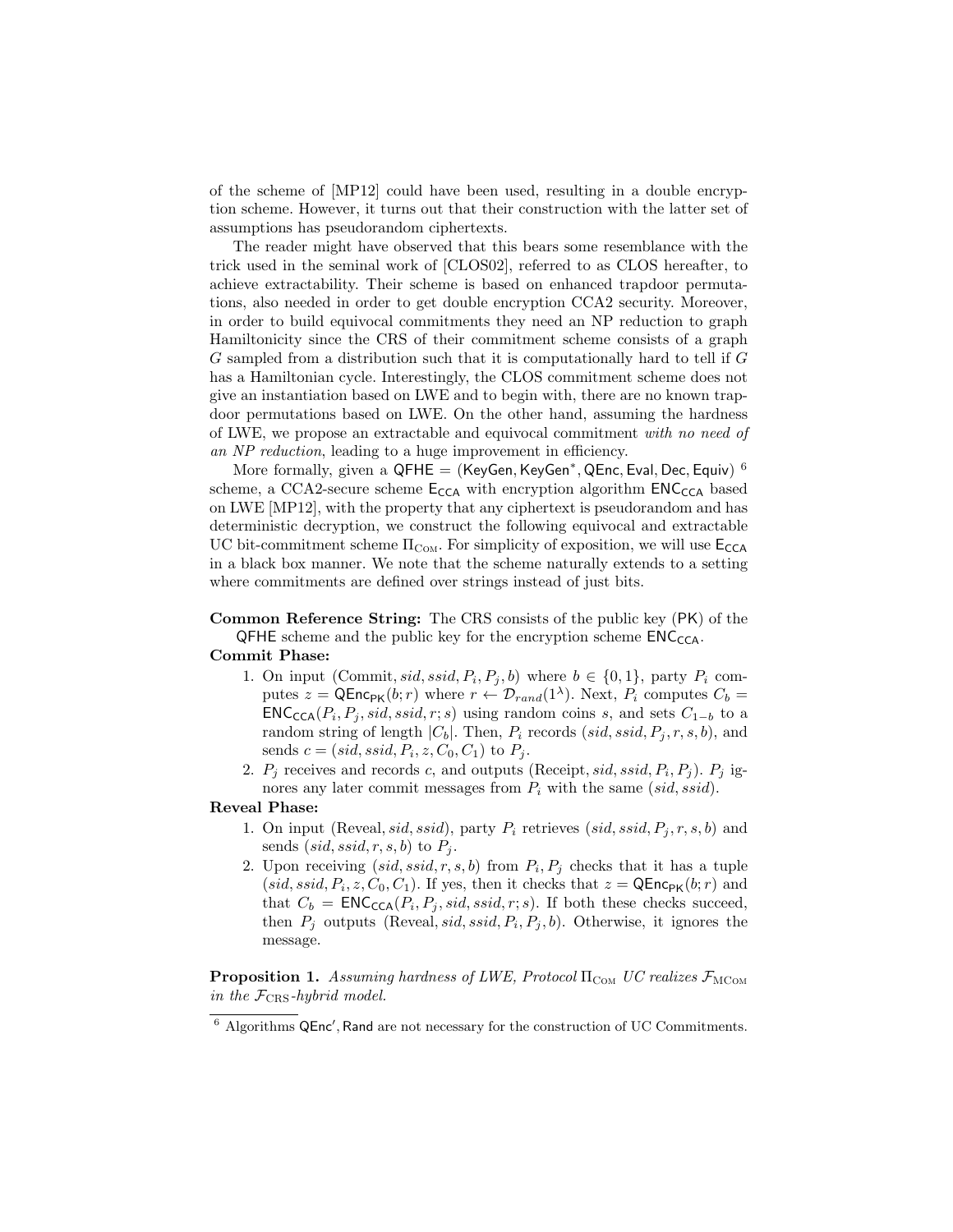The above commitment scheme UC realizes the multi-session ideal commitment functionality  $\mathcal{F}_{\text{MCom}}$ , described in Figure 2, which reuses the public string for multiple commitments. The proof can be found in the full version. Next, we show how our UC commitment scheme serves towards the realization of a commit-and-prove functionality  $\mathcal{F}_{COM-ZK}$  based on LWE.

| Functionality $\mathcal{F}_{\text{MCom}}$                                                                 |
|-----------------------------------------------------------------------------------------------------------|
| The functionality $\mathcal{F}_{\text{MCom}}$ runs with parties $P_1, \ldots, P_n$ and an adversary S. It |
| proceeds as follows:                                                                                      |
| Commit Phase:                                                                                             |
| Upon receiving a message (Commit, sid, ssid, $P_i$ , $P_j$ , b) from $Pi$ , where                         |
| $b \in \{0,1\}$ , record the tuple $(ssid, P_i, P_j, b)$ and send the message                             |
| (Receipt, sid, ssid, $P_i$ , $P_j$ ) to $P_j$ and S. Ignore any future commit messages with               |
| the same ssid from $P_i$ to $P_j$ .                                                                       |
| <b>Prove Phase:</b>                                                                                       |
| Upon receiving a message (Reveal, sid, ssid) from $P_i$ : If a tuple (ssid, $P_i$ , $P_j$ , b)            |
| was previously recorded, then send the message (Reveal, sid, sid, $P_i$ , $P_j$ , b) to                   |
| $P_i$ and S. Otherwise, ignore.                                                                           |

Fig. 2. The ideal functionality  $\mathcal{F}_{\text{MCom}}$ .

# 4.1 Adaptive UC ZKPoK from LWE

Our UC commitment scheme serves towards the realization of a commit-andprove functionality  $\mathcal{F}_{COM-ZK}$  based on LWE. Such a functionality is generic and hence is quite useful – it allows a party to prove  $NP$  statements relative to its commitment value in the setting where parties commit to their inputs but they never decommit. The functionality  $\mathcal{F}_{COM-ZK}$  is presented in Figure 3 and is comprised of two phases. In the first phase, a party commits to a specific value. In the second phase, this party proves NP statements in zero-knowledge relative to the committed value. It allows the committer to commit to multiple secret values  $w_i$ , and then have the relation  $\mathcal R$  depend on all these values in a single proof. In addition, the committer may ask to prove multiple statements with respect to the same set of secret values. Hence, once a committer gives a new  $(Commit, sid, w)$ command,  $\mathcal{F}_{COM-ZK}$  adds the current w to the already existing list  $\overline{w}$  of committed values. Then, on receiving a (Proof, sid,  $\mathcal{R}, x$ ) request,  $\mathcal{F}_{COM-ZK}$  evaluates  $\mathcal{R}$  on x and the current list  $\overline{w}$ .

Using the power of the UC commitment scheme we constructed in Section 4, we show how it can be used to first construct UC Zero-Knowledge protocols from LWE. Canetti and Fischlin [CF01, Theorem 5], show that in the  $\mathcal{F}_{COM}$ hybrid model there exists a 3-round protocol that securely realizes  $\mathcal{F}_{\text{ZK}}$  with respect to any NP relation without any computational assumptions. Using the composition theorem and [CF01, Theorem 5], we can instantate  $\mathcal{F}_{COM}$  with the UC commitment protocol from LWE (see Section 4) in the CRS model and realize  $\mathcal{F}_{\text{ZK}}$  from LWE. Also, as it is noted by [CF01] we can replace  $\mathcal{F}_{\text{COM}}$  by the functionality  $\mathcal{F}_{\text{MCOM}}$ .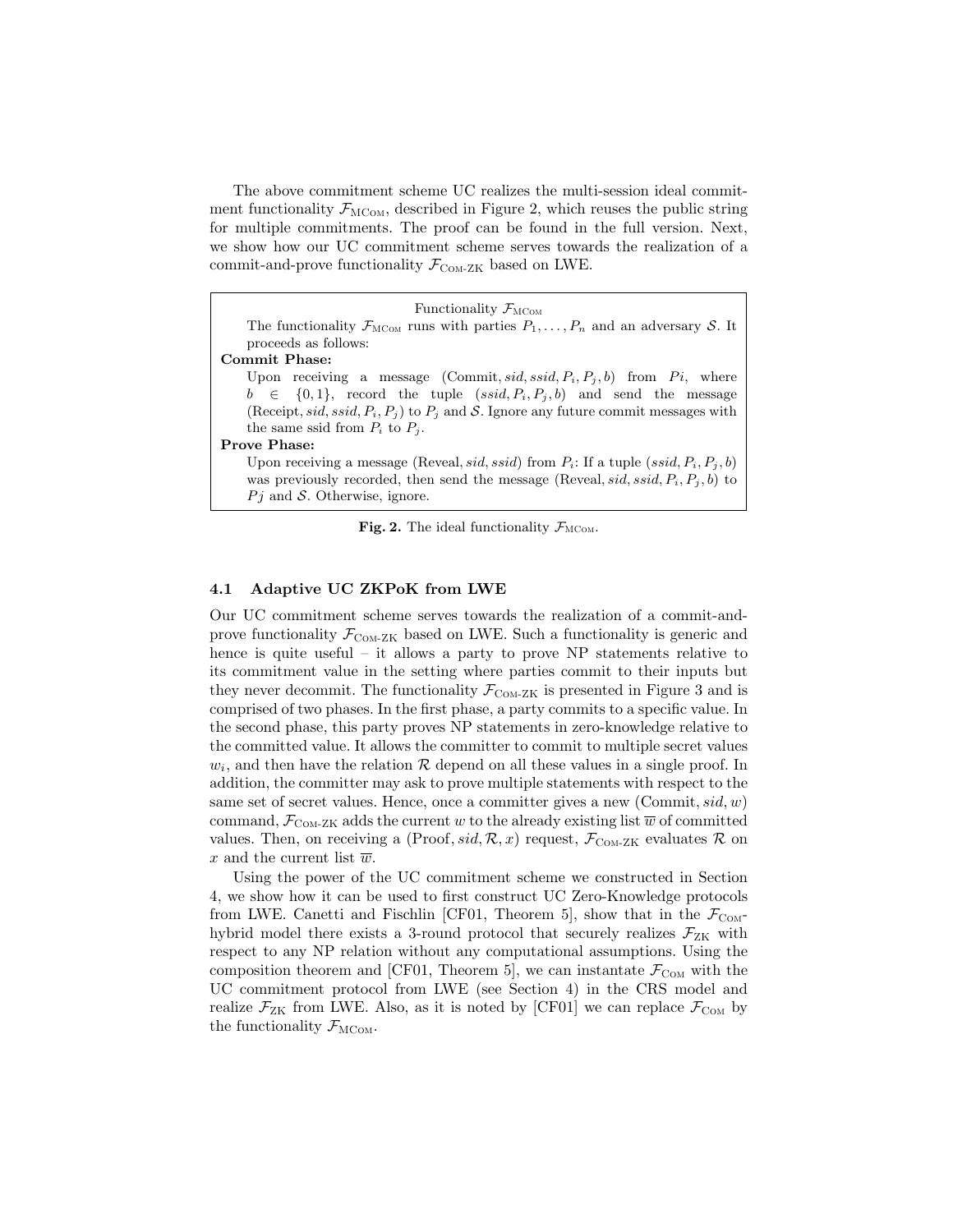We next obtain a protocol for UC realizing functionality  $\mathcal{F}_{COM-ZK}$  in the  $\mathcal{F}_{ZK}$ hybrid model, in the presence of adaptive adversaries. In [CLOS02, Proposition 7.2, a protocol for UC realizing  $\mathcal{F}_{COM-ZK}$  in the  $\mathcal{F}_{ZK}$ -hybrid model, based on any one-way function is proposed. To guarantee security against adaptive adversaries, they need equivocal and extractable commitments which they instantiate assuming the existence of enhanced trapdoor permutations. Using [CLOS02, Proposition 7.2] we can get such an instantiation assuming the hardness of LWE via our extractable and equivocal commitment scheme described above and instantiation of the  $\mathcal{F}_{\text{ZK}}$  functionality from LWE.

Functionality  $\mathcal{F}_{COM-ZK}$ 

The functionality  $\mathcal{F}_{COM-ZK}$  runs with parties  $P_1, \ldots, P_n$  and an adversary S. It proceeds as follows:

#### Commit Phase:

Upon receiving a message (Commit, sid, cid,  $P, w$ )<sup>a</sup> from  $P_i$  where  $P$  is a set of parties and  $w \in \{0,1\}^*$ , append the value w to the existing list  $\overline{w}$ , record  $\overline{P}$ , and send the message (Receipt, sid, cid,  $P_i$ ,  $\mathcal{P}$ ) to the parties in  $\mathcal{P}$  and  $\mathcal{S}$ . (Initially, the list  $\overline{w}$  is empty. Also, if a commit message has already been received, then check that the recorded set of parties is  $P$ . If it is a different set, then ignore this message.)

#### Prove Phase:

Upon receiving a message (Prover, sid,  $\mathcal{R}, x$ ) from  $P_i$ , where  $x \in \{0, 1\}^{poly(k)}$ , compute  $\mathcal{R}(x, w)$ : If  $\mathcal{R}(x, w) = 1$ , then send the message (Proof, sid, R, x) to the parties in  $P$  and  $S$ . Otherwise, ignore.

 $a$  Note that in the protocol we use one command for two cid's. In particular we use  $cid_1$  to commit to the encrypted value and  $cid_2$  to commit to the randomness used for the corresponding encryption

Fig. 3. Ideal functionality  $\mathcal{F}_{COM-ZK}$ .

## 5 Our Protocol

Since we established all the primitives needed we are ready to present our MPC protocol. Our protocol is based on any equivocal QFHE scheme which comes together with a statistically secure distributed function sharing scheme. In addition, the protocol assumes access to the  $\mathcal{F}_{COM-ZK}$  functionality which we build from any equivocal QFHE, see Section 4. In Figure 4 we describe our protocol  $\Pi_{\text{MPC}}$  realizing the functionality  $\mathcal{F}_{\text{AMPC}}$  in Figure 6, in the  $(\mathcal{F}_{\text{BROADCAST}}, \mathcal{F}_{\text{KEY-DIST}})$  $\mathcal{F}_{COM-ZK}$ )-hybrid model. The functionality  $\mathcal{F}_{KEY-DIST}$  is described in Figure 5 and the functionality  $\mathcal{F}_{COM-ZK}$  is described in Figure 3.

During the Load phase, players encrypt their inputs  $x_i$  under a common public key PK and give a ZKPoK. In the evaluation phase, players evaluate the desired function locally and obtain the ciphertext  $enc(z)$ . In the output phase they jointly decrypt the result calling the decryption protocol  $\Pi_{\text{DDec}}$  together with the ciphertext randomisation technique as is abstracted by the algorithm Rand of the QFHE, see Section 3.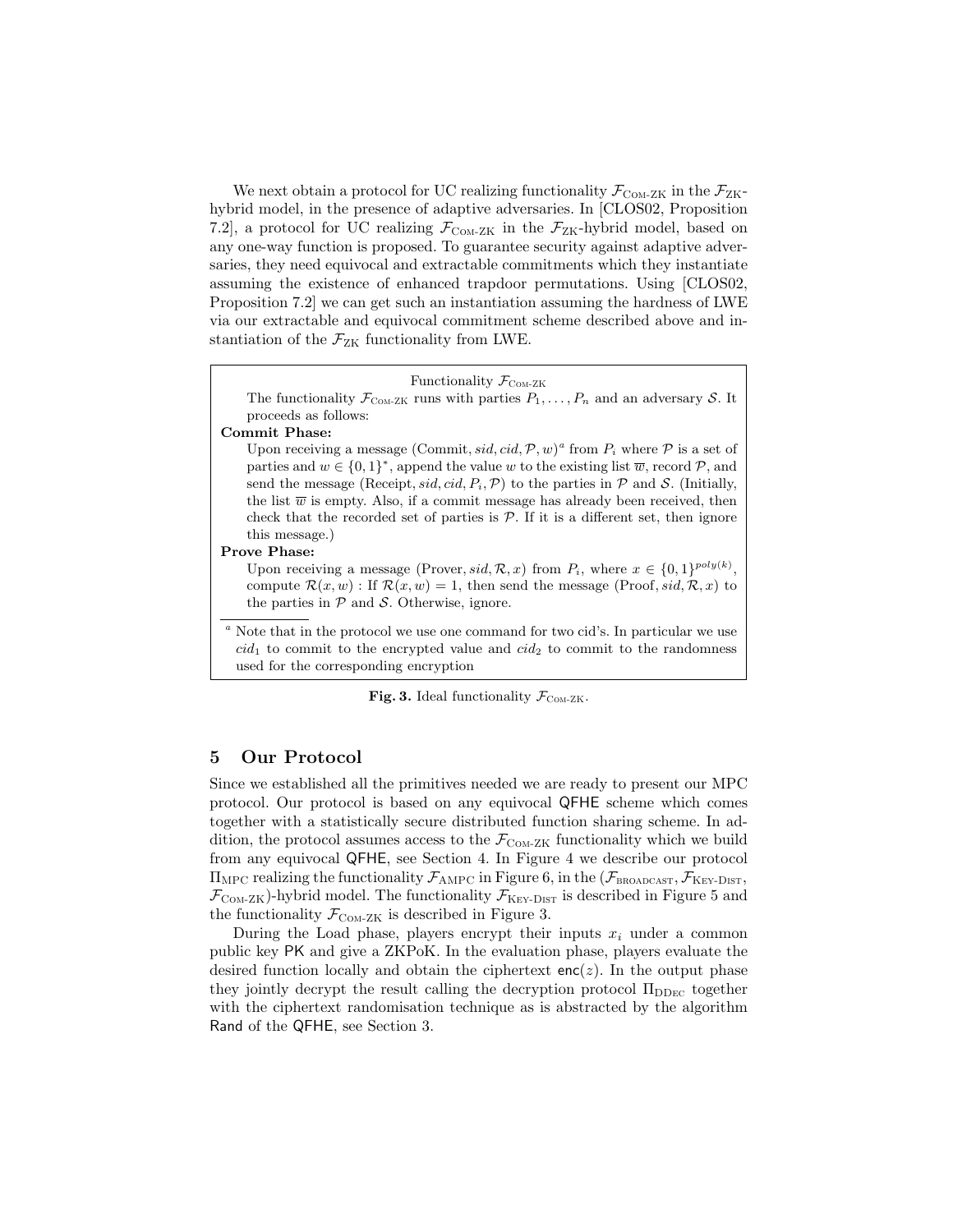### Protocol ΠMPC

Protocol  $\Pi_{\text{MPC}}$  uses an equivocal QFHE = (KeyGen, KeyGen<sup>\*</sup>, QEnc, Rand, Eval, Dec, Equiv) scheme and runs in the  $(\mathcal{F}_{\text{BROADCAST}}^a, \mathcal{F}_{\text{KEY-DIST}}, \mathcal{F}_{\text{COM-ZK}})$ hybrid model with parties  $(P_1, \ldots, P_n)$ . It proceeds as follows:

#### Initialize:

On input (init,  $1^{\lambda}$ ) from all parties, invoke the functionalities  $\mathcal{F}_{\text{BROADCAST}}$  $\mathcal{F}_{\text{Kev-DIST}}$  and  $\mathcal{F}_{\text{COM-ZK}}$ . The invocation of  $\mathcal{F}_{\text{Kev-DIST}}$  results in every party  $P_i$ receiving  $((PK, c_1, \ldots, c_n), (\mathsf{sk}_i, r_i)).$ 

#### Load:

- To encrypt its input  $x_i$ ,  $P_i$  does the following:
- $P_i$  computes  $X_i = \mathsf{QEnc}_{\mathsf{PK}}(0, x_i; r_{x_i})$ , where  $r_{x_i} \leftarrow \mathcal{D}_{rand}(1^{\lambda})$ , and broadcasts  $X_i$  via  $\mathcal{F}_{\text{BROADCAST}}$ .
- $-$  For  $i \neq j$ ,  $P_i$  sends (Commit,  $sid, cid_1, cid_2, P_i, P_j, x_i, r_{x_i})$  to  $\mathcal{F}_{COM-ZK}$ . At this point all other parties  $P_i$  receive message (Receipt,  $sid, cid_1, cid_2, P_i, P_j)$  from  $\mathcal{F}_{COM-ZK}$ .
- For  $j \neq i$ ,  $P_i$  sends (Prover, sid, (cid<sub>1</sub>, cid<sub>2</sub>),  $\mathcal{R}_{eq}$ ,  $X_i$ ) to  $\mathcal{F}_{COM-ZK}$  for the relation

$$
\mathcal{R}_{eq} = \{ ((\mathsf{PK}, X_i), (x_i, r_{x_i})) : X_i = \mathsf{QEnc}_{\mathsf{PK}}(0, x_i; r_{x_i}) \}
$$

whereupon  $P_j$  receives (Proof, sid,  $P_i$ ,  $\mathcal{R}_{eq}$ , (PK,  $X_i$ )).

– If all the proofs are accepted then the parties define  $enc(x_i) = X_i$ , otherwise output ⊥.

#### Evaluation Phase:

Let ckt be the arithmetic circuit to be computed on inputs  $(x_1, \ldots, x_n)$  by  $n$  parties. Every party executes the deterministic algorithm Eval and obtains  $\mathsf{enc}(z) \leftarrow \mathsf{Eval}_{\mathsf{pk}}(\text{ckt},\mathsf{enc}(x_1),\ldots,\mathsf{enc}(x_n)).$ 

### Output Phase:

- $-P_i$  generates  $y_i \leftarrow \mathcal{D}_{rand}(1^{\lambda})$  and **Load**s it into variable enc $(y_i)$  via QEnc<sub>PK</sub> for  $b = 0$ . Let  $cid_1$  and  $cid_2$  be the identifiers of the commitment phase of this Load.
- $P_i$  computes  $\widetilde{\text{enc}(y_i)} = \text{QEnc}_{PK}(1, y_i; \tilde{r}_{y_i})$ , where  $\tilde{r}_{y_i} \leftarrow \mathcal{D}_{rand}(1^{\lambda})$ , and broadcasts enc $(y_i)$  via  $\mathcal{F}_{\text{BROADCAST}}$ .

Next, for  $j \neq i$  party  $P_i$  sends (Commit, sid, cid<sub>3</sub>,  $P_i$ ,  $P_j$ ,  $\tilde{r}_{y_i}$ ) to  $\mathcal{F}_{COM-ZK}$  and (Prover, sid,  $(cid_1, cid_3), \mathcal{R}_{eq}$ , enc $(y_i)$ ) to  $\mathcal{F}_{COM-ZK}$ , where  $cid_1$  is the identifier of the commitment phase of the **Load** of the above Step 1, where  $P_i$ commits to  $y_i$ .

- Let J be the set of indices of  $P_j$ 's having defined enc $(y_i)$  and enc $(y_i)$ . Then compute CT = Rand(enc(z), {enc(y<sub>i</sub>)}<sub>i∈J</sub>).
- Every party  $P_i$  runs  $\Pi_{\text{DDEC}}^b$  with the rest of the parties to decrypt CT.

<sup>a</sup> Since we have (potential) dishonest majority, note that we cannot guarantee termination. For a concrete implementation of the broadcast functionality we refer to [DPSZ12].

 $^b$  The protocol  $\Pi_\mathrm{DDEC}$  is described in Subsetion 5.1 and Figure 7.

### Fig. 4. Π<sub>MPC</sub> Protocol.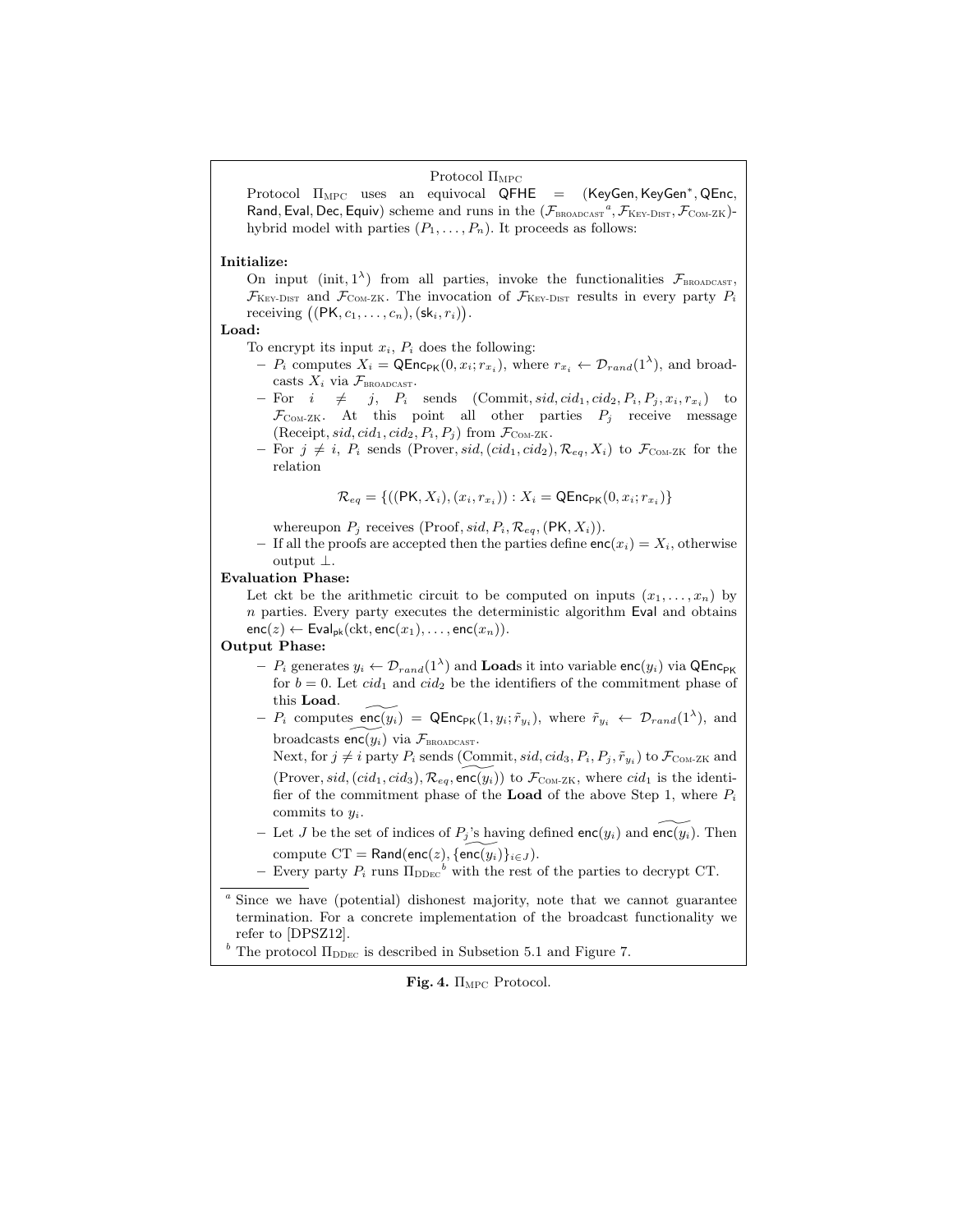In the protocol  $\Pi_{\rm DDEC}$  parties use ZK to prove that their evaluation shares are correct. However, as discussed in the introduction we optimise the output phase avoiding the expensive use of ZK proofs to prove that the player's evaluation shares to the decryption protocol are correct, changing the evaluation phase of the protocol and avoiding the ZK proofs. For details see Section 6.

### Functionality  $\mathcal{F}_{\textrm{KEV-DIST}}$

The functionality  $\mathcal{F}_{\text{Kev-DIST}}$  runs with parties  $P_1, \ldots, P_n$  and is parameterized by a statistically hiding commitment scheme with commitment function Com. It proceeds as follows:

#### Generate:

On input (init,  $1^{\lambda}$ ) from all honest parties, run KeyGen( $1^{\lambda}$ ) of the QFHE scheme and obtain PK, SK and then additively secret-share sk to obtain  $(\mathsf{sk}_1, \ldots, \mathsf{sk}_n)$ .

1. For  $i = 1, \ldots, n$ , commits to the share sk<sub>i</sub> by computing  $c_i = \textsf{Com}(\textsf{sk}_i; r_i)$ where  $r_i \leftarrow \mathcal{D}_{rand}(1^{\lambda})$ .

2. In a round specified by the adversary, output  $((PK, c_1, \ldots, c_n), (\mathsf{sk}_i, r_i))$  to  $P_i$ .

#### Incorrect inputs:

If in the first round an honest party inputs a non-trivial value and does not input init, abort. Moreover, abort if an honest party inputs init twice or any other value than init.

Fig. 5. Ideal functionality  $\mathcal{F}_{\text{Kev-DIST}}$ .

### Functionality  $\mathcal{F}_{\mathrm{AMPC}}$

The functionality  $\mathcal{F}_{\text{AMPC}}$  runs with parties  $P_1, \ldots, P_n$  and an adversary S and is parametrised by an arithmetic circuit ckt. It proceeds as follows.

#### Initialize:

On input (init,  $1^{\lambda}$ ) from all parties, the functionality generates a random FHE key (SK, PK). It outputs PK to all parties.

### Load Phase:

On input (Input,  $P_i$ , varid, x) from  $P_i$  and (Input,  $P_i$ , varid, ?) from all other parties, with varid a fresh identifier, the functionality stores  $(varid, x)$ and outputs  $(cid, vari d, Defined)$  to all parties. If  $P_i$  is corrupted before (cid, varid, Defined) is output, and if the adversary outputs (cid, varid, Fail), then output (cid, varid, Fail) to all parties.

### Evaluation Phase:

On input (Evaluation,  $\text{varid}_1, \ldots, \text{varid}_n, \text{varid}_{n+1}$ ) from all parties (if  $\textit{vari}_1, \ldots, \textit{vari}_n$  are present in memory and  $\textit{vari}_n+1$  is not), the functionality retrieves  $(varid_1, x_1), \ldots, (vari d_n, x_n)$  and stores  $(varid_{n+1}, \text{ckt}(x_1, \ldots, x_n)).$ 

#### Output Phase:

On input (Output,  $variable_{n+1}$ ) from all honest parties (if  $variable_{n+1}$  is present in memory), the functionality retrieves  $(varid_{n+1}, x)$  and outputs it to the environment. If the environment inputs  $\overline{OK}$  then x is output to all players. Otherwise  $\perp$  is output to all players.

Fig. 6. Ideal functionality for Arithmetic MPC.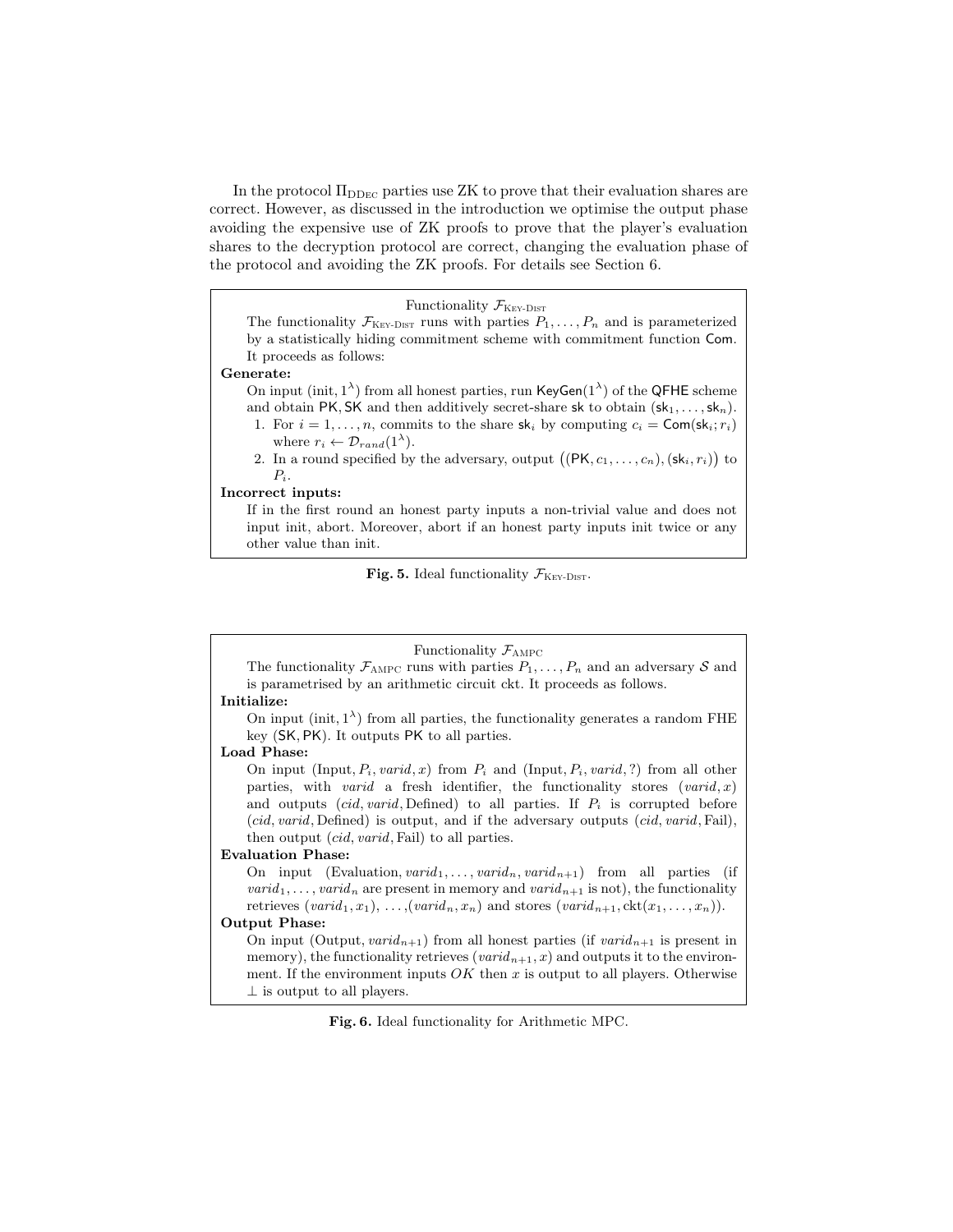#### 5.1 Distributed Function Evaluation

In order to achieve distributed decryption, we assume, as a set up assumption, that a common public key pk has been set up where the secret key sk has been secret-shared between  $n$  parties in such a way that they can compute their corresponding decryption evaluation shares and then collaborate to decrypt while the sk is kept secret. We also need to enforce honest computation of the evaluation shares of a ciphertext. Commitments to the shares of the secret key are also made public, along with pk. Using these commitments, when parties are distributedly decrypting a ciphertext, they can then prove (via  $\mathcal{F}_{COM-ZK}$ ) that the evaluation shares were computed honestly using the secret-key shares initially delegated to them.

To this end, the functionality  $\mathcal{F}_{\text{KEY-DIST}}$  generates a key pair  $(\mathsf{pk}, \mathsf{sk})^7$  and secret-shares the secret key sk among the players using a secret-sharing scheme that is assumed to be given as part of the specification of the cryptosystem. The validity of the evaluation shares is tested inside the protocol  $\Pi_{\text{DDec}}$  calling the functionality  $\mathcal{F}_{COM-ZK}$ . In order to describe our protocol  $\Pi_{DDEC}$ , we next define the following distributed sharing scheme.

Definition 5. We call (ShareSK, ShareEval, Combine) a distributed function sharing scheme for an encryption scheme (KeyGen<sub>FHE</sub>, Enc, Dec), with construction threshold c and privacy threshold t, if for a triple (ShareSK, ShareEval, Combine) of PPT algorithms the following hold:

- $\bf{Key \ sharing:}$   $\it The \ algorithm \ ShareSK \ on \ input \ (pk, sk) \leftarrow \sf KeyGen_{FHE}(1^{\lambda}) \ and$ a construction threshold c, outputs a tuple  $(\mathsf{sk}_1, \ldots, \mathsf{sk}_n) \leftarrow \mathsf{ShareSK}(\mathsf{sk}).$
- Evaluation sharing: The evaluation function ShareEval on input  $(\mathsf{pk}, \mathsf{sk}_i)$  and a ciphertext  $Enc_{pk}(z)$ , outputs an evaluation share

 $ev_i = {\sf SharedEval}({\sf pk}, {\sf sk}_i, {\sf Enc}_{{\sf pk}}(z); r_{ev_i})$ 

for  $i \in [n]$  where  $r_{ev_i} \leftarrow \mathcal{D}_{rand}(1^{\lambda})$ .

Share combining: The algorithm Combine on input correctly computed evaluation shares  $\{ev_i\}_{i\in[n]}$  of the same ciphertext  $\mathsf{Enc}_{\mathsf{pk}}(z)$ , constructs the output  $Dec_{sk}(Enc_{pk}(z)) = Combine({\lbrace ev_i \rbrace}_{i \in [n]})$ .

For our purposes, the construction threshold  $c = n$  and the corruption threshold  $t = n - 1$ . In Figure 7, we describe our protocol  $\Pi_{\text{DDec}}$ , parameterized by (ShareSK, ShareEval, Combine).

<sup>&</sup>lt;sup>7</sup> In the description of our protocol we choose to explicitly refer to the keys ( $pk, sk$ ) since it helps in the description of the decryption protocol.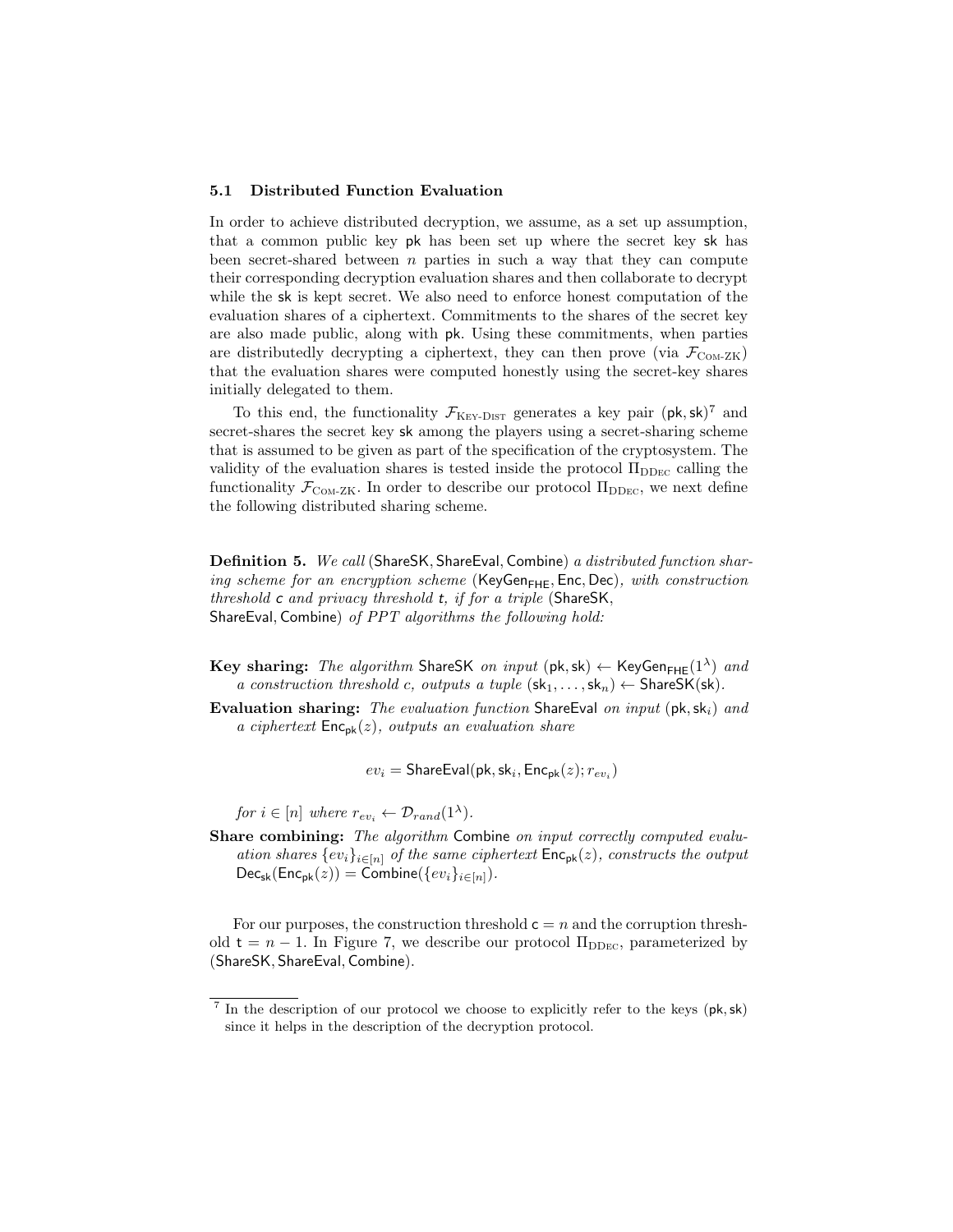#### Protocol Π<sub>DDEC</sub>

The protocol runs in the  $(\mathcal{F}_{\text{BROADCAST}}, \mathcal{F}_{\text{KEY-DIST}}, \mathcal{F}_{\text{COM-ZK}})$ -hybrid model with parties  $P_1, \ldots, P_n$  and it is parametrized by (ShareEval, Combine), as defined in Definition 5. It proceeds as follows:

**Key Sharing:** On input (init,  $1^{\lambda}$ ) from all parties, invoke the functionalities  $\mathcal{F}_{\text{RROADCAST}}$ ,  $\mathcal{F}_{\text{KEY-DIST}}$  and  $\mathcal{F}_{\text{COM-ZK}}$ . The invocation of  $\mathcal{F}_{\text{KEY-DIST}}$  results in every party  $P_i$  receiving  $((PK, c_1, \ldots, c_n), (\mathsf{sk}_i, r_i)).$ 

#### Evaluation Sharing:

- 1. For  $i \neq j$ ,  $P_i$  samples  $r_{ev_i} \leftarrow$  $\mathcal{D}_{rand}(1^{\lambda})$  and sends (Commit, sid, cid,  $P_i, P_j, r_{ev_i}$ ) to  $\mathcal{F}_{COM-ZK}$ . At this point all other parties  $P_i$  receive message (Receipt, sid,  $P_i$ ,  $P_j$ ) from  $\mathcal{F}_{COM-ZK}$ .
- 2. Party  $P_i$ , on input ciphertext CT, computes its evaluation share  $ev_i \leftarrow$ <code>ShareEval(PK</code>,  $\mathsf{sk}_i, \mathrm{CT}; r_{ev_i})$  and broadcasts  $\mathit{ev}_i$  via  $\mathcal{F}_{\texttt{BROADCAST}}.$
- 3. For  $j \neq i$ ,  $P_i$  sends (Prover, sid,  $P_i$ ,  $P_j$ ,  $\mathcal{R}_{eval}$ ,  $(c_i, \text{PK}, \text{enc}(z), ev_i)$ ) to  $\mathcal{F}_{COM-ZK}$  for the relation

 $\mathcal{R}_{eval} = \{((c_i, \textsf{PK}, \text{CT}, ev_i), (\textsf{sk}_i, r_i, r_{ev_i})) : c_i = \mathsf{Com}(\textsf{sk}_i; r_i) \land$ 

 $ev_i = {\sf SharedEval}({\sf PK}, {\sf sk}_i, {\rm CT}; r_{ev_i})\}$ 

- where Com is the commitment scheme used in  $\mathcal{F}_{\text{KEY-DIST}}$ .
- 4. For  $i \neq j$ ,  $P_i$  sends the message (Proof, sid,  $\mathcal{R}_{eval}$ ,  $(c_i, \text{PK}, \text{CT}, ev_i)$ ).

**Share Combining:** If any party  $P_i$  outputs reject for a proof given by any party  $P_i$ , then output Abort. Otherwise, output Combine( $\{ev_i\}_{i\in[n]}$ ).

A concrete instantiation of the protocol  $\Pi_{\text{DDec}}$  based on LWE is given in the full version.

Fig. 7. Distributed decryption protocol.

Theorem 4. Let QFHE =  $(KeyGen, KeyGen^*, QEnc,Eval, Rand, Dec, Equiv)$  be an equivocal fully homomorphic encryption scheme; let it be associated with a distributed function sharing scheme (ShareSK, ShareEval, Combine). Then the constant-round protocol  $\Pi_{\text{MPC}}$  UC-securely realises the ideal functionality  $\mathcal{F}_{\text{AMPC}}$ in the  $(\mathcal{F}_{\text{BROADCAST}}, \mathcal{F}_{\text{KEY-DIST}}, \mathcal{F}_{\text{COM-ZK}})$ -hybrid model with computational security against any adaptive, active adversary corrupting at most all-but-one parties.

For the proof of Theorem 4 see the full version. Replacing UC ZK with UC NIZK yields a three-round protocol.

High level idea of the security proof. Our simulator uses the properties of the QFHE scheme such as the indistingusability of equivocation, according to Definition 3. Furthermore, as we discussed in Section 1, the simulator will not be able to cheat in the distributed decryption protocol by decrypting a given ciphertext to any desired value. The key setup for the decryption protocol fixes the shares of the private key even in the simulation. Thus, a ciphertext can only be decrypted to the value it actually contains. Of course, when decrypting the outputs, the correct results should be produced both in simulation and real life, and so we have a problem since all ciphertexts in the simulation generated with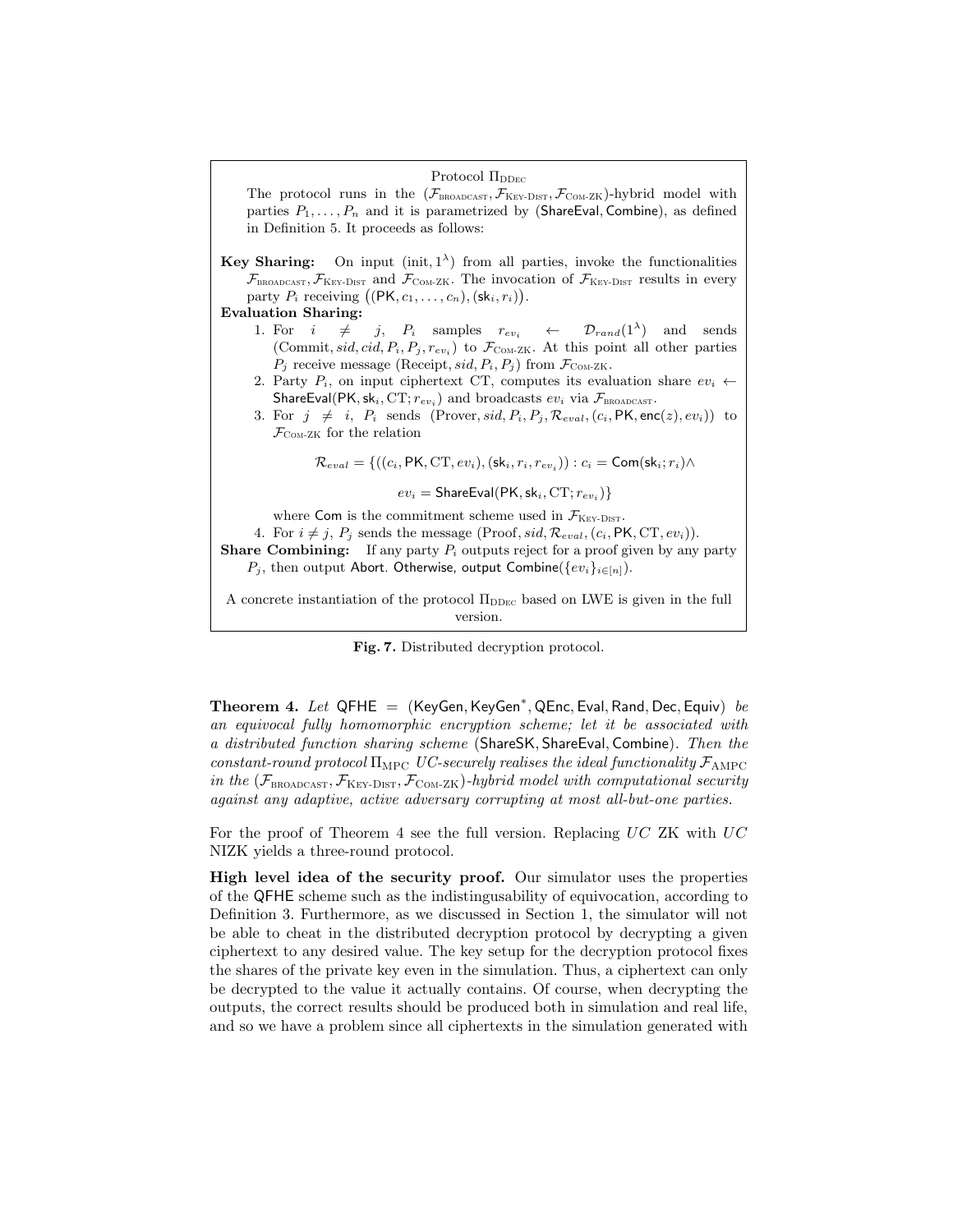respect to the honest parties will contain encryptions of 0. For this issue we use the ciphertext randomisation property. Notice that the ciphertext ct in the ciphertext randomization property as per Definition 3 corresponds to the real output  $\mathsf{enc}(z)$  of the protocol  $\Pi_{\mathrm{MPC}}$  and the ciphertexts  $\mathrm{ct}_1', \ldots, \mathrm{ct}_n'$  correspond to the ciphertexts {enc $(y_i)$ } $_{i\in J}$ . In the real-world the ciphertexts {enc $(y_i)$ } $_{i\in J}$ are redundant. On the other hand, in the ideal-world the final ciphertext CT decrypts to a value contributed only by the ciphertexts  $\{\mathsf{enc}(y_i)\}_{i\in J}$ . In this case we will call the ciphertexts  $\{\mathsf{enc}(y_i)\}_{i\in J}$  non – redundant. This implies that an honest execution of the Output stage is not possible with the ciphertexts of  ${enc(y_i)}_{i\in J}$  being non – redundant. Analogously, the ciphertext enc(z) can be either redundant or non – redundant. In other words, it is pertinent that before we get to a hybrid where the Output stage is performed honestly, we need a hybrid where  $\{\textsf{enc}(y_i)\}_{i\in J}$  turn to redundant ciphertexts. However, with both ciphertexts  $\{\mathsf{enc}(y_i)\}_{i\in J}$  and  $\mathsf{enc}(z)$  redundant, we can not hope to get the final output CT to decrypt to the actual output value. Thus, even before turning  $\{\mathsf{enc}(y_i)\}_{i\in J}$  to redundant ciphertexts, we need a hybrid where we can cheat in the final decryption. That is, we first need to have a hybrid that, instead of running the distributed decryption protocol, runs what we abstract as the simulator for the distributed decryption. Moreover, we also based on the semantic security of the FHE scheme in interchangeably switching the keys  $K$  and  $R$  to encryptions of 0 and 1, respectively. A full proof is given in the full version.

# 6 On the Communication Complexity of Distributed Decryption

Our protocol as described in Section 5 assumes that the QFHE scheme comes with a semi-honest secure distributed decryption protocol: from the ciphertext and shares of the secret key players can compute decryption shares which, if correct, allow the reconstruction of the plaintext. We then augment the distributed decryption with ZK proofs so that players prove that their contributions to the decryption are correct. This solution has communication complexity proportional to the circuit complexity of the decryption function.

However, our approach allows for a significant optimization of the decryption procedure compared to generic solutions. More specifically, we tweak our protocol  $\Pi_{\text{MPC}}$  such that the communication complexity of the decryption becomes independent of its circuit complexity.

To this end, we modify the evaluation phase of our protocol presented in Section 5. Note that our original protocol allows us to securely compute any (randomized) function. In particular, any randomized function allows the parties to encrypt randomized shares and then add up them together. Therefore, instead of computing the original function, we compute a new function, which for each output z of the original function also outputs  $\alpha$  and  $w = \alpha z$  where  $\alpha$  is randomly chosen in some large field, and where the multiplication  $\alpha z$  also takes place in that field. Of course if we can compute this function securely then we can also compute the original function securely. Observe that this new function comes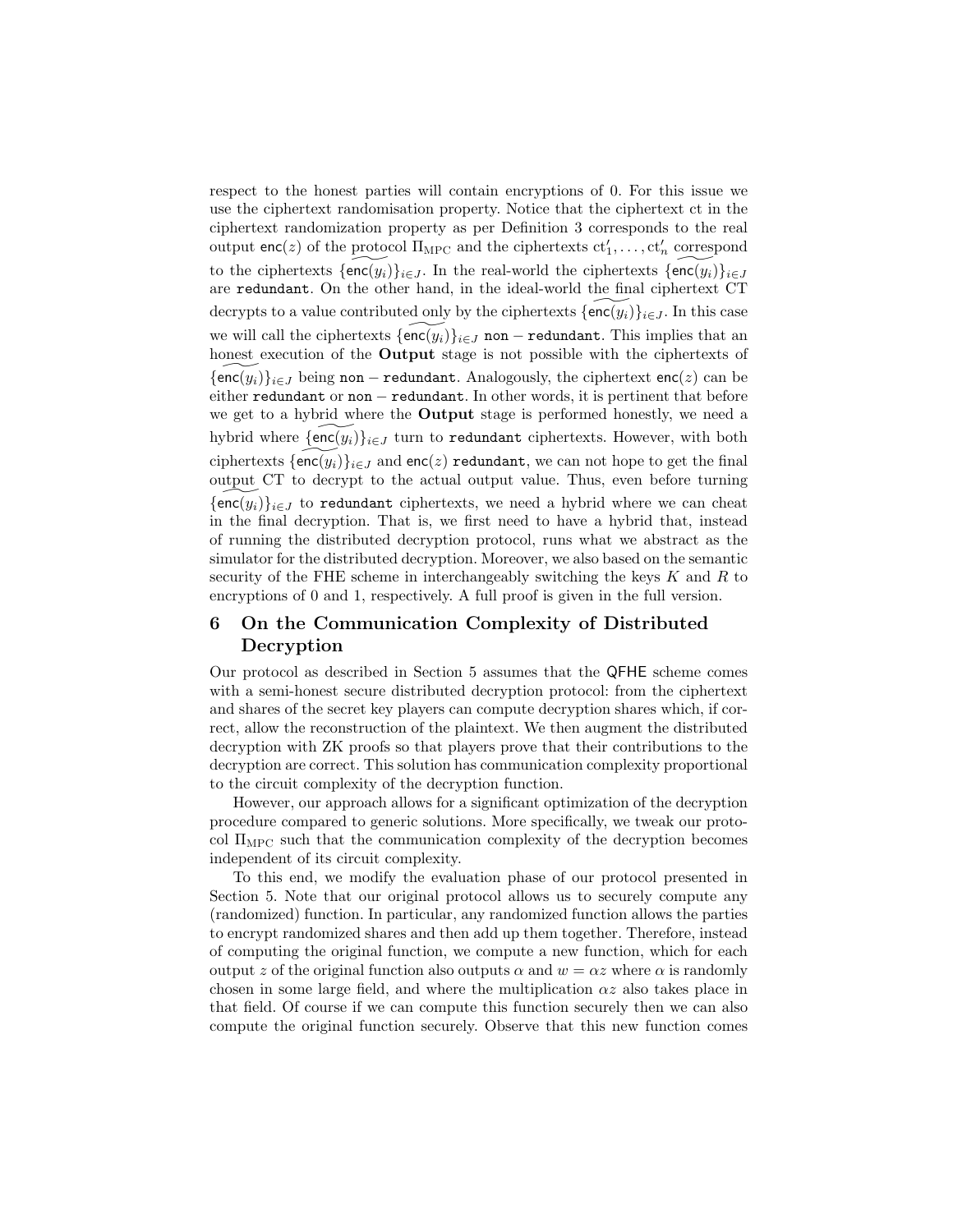along with an extra property which allows to check if the output is correct or not based on whether  $w = \alpha z$ .

In order to incorporate the above, the modification to the protocol is as follows. Instead of having a single ciphertext  $enc(z)$  containing z, we will have two extra ciphertexts, namely  $enc(\alpha)$  and  $enc(w)$ . The ciphertext  $enc(\alpha)$  is computed as follows. Each party randomly selects a one-time  $a_i$  and encrypts it according to the Load phase of our protocol  $\Pi_{\text{MPC}}$  in Figure 5. Once each party has loaded and broadcasted enc(a<sub>i</sub>), each party computes enc( $\alpha$ ) = enc(a<sub>1</sub>)  $\boxplus$  $\ldots \boxplus$  enc(a<sub>n</sub>) and enc(w) = enc(a)  $\Box$  enc(z). Thus, instead of calling the output phase of our protocol only on input  $enc(z)$  we call it on three different ciphertexts enc(z), enc( $\alpha$ ), enc(w). This means that now the decryption protocol will generate three sets of evaluation shares.

The modification in the decryption protocol is as follows. Before we first broadcast the shares and then we prove in ZK that they were correct. Instead, we are not going to broadcast all the evaluation shares immediately due to the adversary who may see the contributions from the honest parties to  $\alpha$  before his broadcast enabling him to forge. We need to guarantee that the adversary cannot forge the output by making sure that he should output his share before he sees  $\alpha$ . In order to avoid the above complication, we first commit to the evaluation shares and then we open them. In particular, all players compute their evaluation shares for  $z, \alpha$  and w and commit to them. If opening fails or if the decrypted values do not satisfy  $\alpha z = w$ , we abort. This solution avoids the use of ZK proofs yielding a solution which is independent of the circuit complexity of the decryption.

Since there is an encryption of  $\alpha$  available, the new aspect in the proof is to show that this does not help the adversary to learn  $\alpha$  unless he can break CPA security. We can argue this in the proof in the full version where we turn the ciphertext  $enc(z)$  to redundant. Therefore, the same proof still applies but instead we will have three redundant ciphetexts enc( $\alpha z$ ), enc( $\alpha$ ), enc(w). In this hybrid the outputs cannot be forged since the ciphertext  $enc(\alpha)$  is redundant and it does not contain information about  $\alpha$ . Thus, an advesary that he cannot forge he cannot distinguish in the real world and break CPA-security.

# 7 Acknowledgements

The authors would like to thank Nico Döttling, Yuval Ishai and Chris Peikert for helpful discussions. We also thank Jonathan Katz for pointing out his result [KTZ13]. Ivan Damgård and Antigoni Polychriniadou acknowledge support from the Danish National Research Foundation and the National Science Foundation of China (under the grant 61361136003) for the Sino-Danish Center for the Theory of Interactive Computation and from the Center for Research in Foundations of Electronic Markets (CFEM), supported by the Danish Strategic Research Council. In addition, the research was supported by the MPCPRO project funded by the ERC.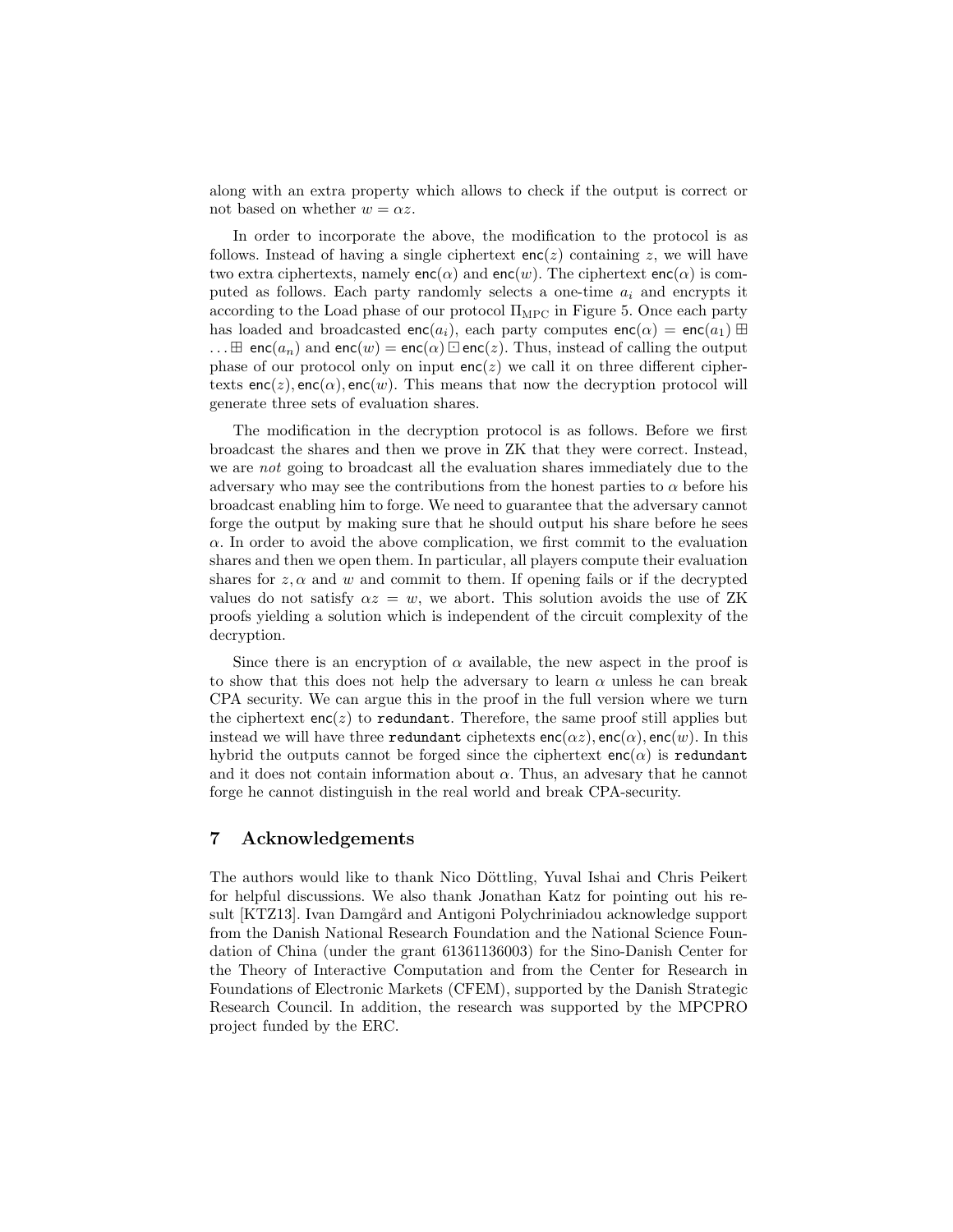# References

- [AJLA<sup>+</sup>12] Gilad Asharov, Abhishek Jain, Adriana L´opez-Alt, Eran Tromer, Vinod Vaikuntanathan, and Daniel Wichs. Multiparty computation with low communication, computation and interaction via threshold FHE. In EURO-CRYPT, pages 483–501, 2012.
- [BCHK07] Dan Boneh, Ran Canetti, Shai Halevi, and Jonathan Katz. Chosenciphertext security from identity-based encryption. SIAM Journal on Computing, 36(5):1301–1328, 2007.
- [BGW88] Michael Ben-Or, Shafi Goldwasser, and Avi Wigderson. Completeness theorems for non-cryptographic fault-tolerant distributed computation (extended abstract). In STOC, pages 1–10, 1988.
- [BV11] Zvika Brakerski and Vinod Vaikuntanathan. Fully homomorphic encryption from Ring-LWE and security for key dependent messages. In CRYPTO, pages 505–524, 2011.
- [CDF<sup>+</sup>08] Ronald Cramer, Yevgeniy Dodis, Serge Fehr, Carles Padró, and Daniel Wichs. Detection of algebraic manipulation with applications to robust secret sharing and fuzzy extractors. In Nigel P. Smart, editor, Advances in Cryptology – EUROCRYPT 2008, volume 4965 of Lecture Notes in Computer Science, pages 471–488, Istanbul, Turkey, April 13–17, 2008. Springer, Berlin, Germany.
- [CF01] Ran Canetti and Marc Fischlin. Universally composable commitments. In Advances in Cryptology - CRYPTO 2001, 21st Annual International Cryptology Conference, Santa Barbara, California, USA, August 19-23, 2001, Proceedings, pages 19–40, 2001.
- [CFGN96] Ran Canetti, Uriel Feige, Oded Goldreich, and Moni Naor. Adaptively secure multi-party computation. In STOC, pages 639–648, 1996.
- [CGP15] Ran Canetti, Shafi Goldwasser, and Oxana Poburinnaya. Adaptively secure two-party computation from indistinguishability obfuscation. In Theory of Cryptography - 12th Theory of Cryptography Conference, TCC 2015, Warsaw, Poland, March 23-25, 2015, Proceedings, Part II, pages 557–585, 2015.
- [CLOS02] Ran Canetti, Yehuda Lindell, Rafail Ostrovsky, and Amit Sahai. Universally composable two-party and multi-party secure computation. In Proceedings of the Thiry-fourth Annual ACM Symposium on Theory of Computing, STOC '02, pages 494–503, 2002.
- [DDN00] Danny Dolev, Cynthia Dwork, and Moni Naor. Non-malleable cryptography. In SIAM Journal on Computing, pages 542–552, 2000.
- [DI05] Ivan Damgård and Yuval Ishai. Constant-round multiparty computation using a black-box pseudorandom generator. In CRYPTO, pages 378–394, 2005.
- [DI06] Ivan Damgård and Yuval Ishai. Scalable secure multiparty computation. In CRYPTO, pages 501–520, 2006.
- [DIK<sup>+</sup>08] Ivan Damgård, Yuval Ishai, Mikkel Krøigaard, Jesper Buus Nielsen, and Adam Smith. Scalable multiparty computation with nearly optimal work and resilience. In CRYPTO, pages 241–261, 2008.
- [DKR15] Dana Dachman-Soled, Jonathan Katz, and Vanishree Rao. Adaptively secure, universally composable, multiparty computation in constant rounds. In Theory of Cryptography - 12th Theory of Cryptography Conference, TCC 2015, Warsaw, Poland, March 23-25, 2015, Proceedings, Part II, pages 586–613, 2015.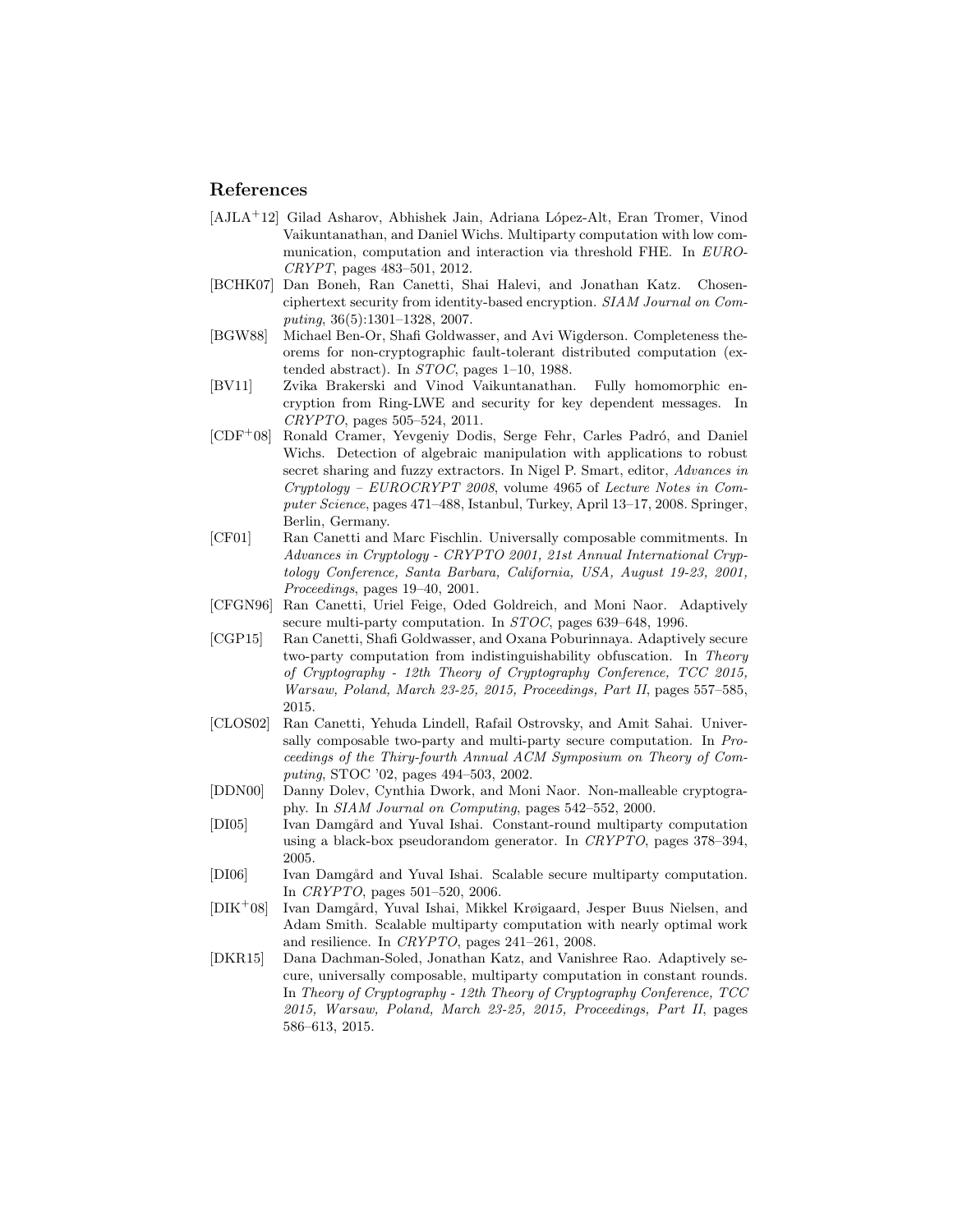- [DMRV13] Dana Dachman-Soled, Tal Malkin, Mariana Raykova, and Muthuramakrishnan Venkitasubramaniam. Adaptive and concurrent secure computation from new adaptive, non-malleable commitments. In Kazue Sako and Palash Sarkar, editors, Advances in Cryptology – ASIACRYPT 2013, Part I, volume 8269 of Lecture Notes in Computer Science, pages 316–336, Bengalore, India, December 1–5, 2013. Springer, Berlin, Germany.
- [DN03] Ivan Damgård and Jesper Buus Nielsen. Universally composable efficient multiparty computation from threshold homomorphic encryption. In CRYPTO, pages 247–264, 2003.
- [DNP15] Ivan Damg˚ard, Jesper Buus Nielsen, and Antigoni Polychroniadou. On the communication required for unconditionally secure multiplication. IACR Cryptology ePrint Archive, 2015:1097, 2015.
- [DPR14] Ivan Damgård, Antigoni Polychroniadou, and Vanishree Rao. Adaptively secure multi-party computation from lwe (via equivocal fhe). Cryptology ePrint Archive, Report 2014/830, 2014. http://eprint.iacr.org/.
- [DPSZ12] Ivan Damgård, Valerio Pastro, Nigel P. Smart, and Sarah Zakarias. Multiparty computation from somewhat homomorphic encryption. In CRYPTO, pages 643–662, 2012.
- [Gen09] Craig Gentry. A fully homomorphic encryption scheme. PhD thesis, Stanford University, 2009. crypto.stanford.edu/craig.
- [GGH<sup>+</sup>13] Sanjam Garg, Craig Gentry, Shai Halevi, Mariana Raykova, Amit Sahai, and Brent Waters. Candidate indistinguishability obfuscation and functional encryption for all circuits. In 54th Annual Symposium on Foundations of Computer Science, pages 40–49, Berkeley, CA, USA, October 26– 29, 2013. IEEE Computer Society Press.
- [GOS12] Jens Groth, Rafail Ostrovsky, and Amit Sahai. New techniques for noninteractive zero-knowledge. J. ACM, 59(3):11, 2012.
- [GP15] Sanjam Garg and Antigoni Polychroniadou. Two-round adaptively secure MPC from indistinguishability obfuscation. In Theory of Cryptography - 12th Theory of Cryptography Conference, TCC 2015, Warsaw, Poland, March 23-25, 2015, Proceedings, Part II, pages 614–637, 2015.
- [GS12] Sanjam Garg and Amit Sahai. Adaptively secure multi-party computation with dishonest majority. In CRYPTO, pages 105–123, 2012.
- [IPS08] Yuval Ishai, Manoj Prabhakaran, and Amit Sahai. Founding cryptography on oblivious transfer - efficiently. In CRYPTO, pages 572–591, 2008.
- [KO04] Jonathan Katz and Rafail Ostrovsky. Round-optimal secure two-party computation. In Matthew Franklin, editor, Advances in Cryptology – CRYPTO 2004, volume 3152 of Lecture Notes in Computer Science, pages 335–354, Santa Barbara, CA, USA, August 15–19, 2004. Springer, Berlin, Germany.
- [KTZ13] Jonathan Katz, Aishwarya Thiruvengadam, and Hong-Sheng Zhou. Feasibility and infeasibility of adaptively secure fully homomorphic encryption. In Public-Key Cryptography - PKC 2013 - 16th International Conference on Practice and Theory in Public-Key Cryptography, Nara, Japan, February 26 - March 1, 2013. Proceedings, pages 14–31, 2013.
- [LTV12] Adriana López-Alt, Eran Tromer, and Vinod Vaikuntanathan. On-thefly multiparty computation on the cloud via multikey fully homomorphic encryption. In Proceedings of the 44th Symposium on Theory of Computing Conference, STOC 2012, New York, NY, USA, May 19 - 22, 2012, pages 1219–1234, 2012.